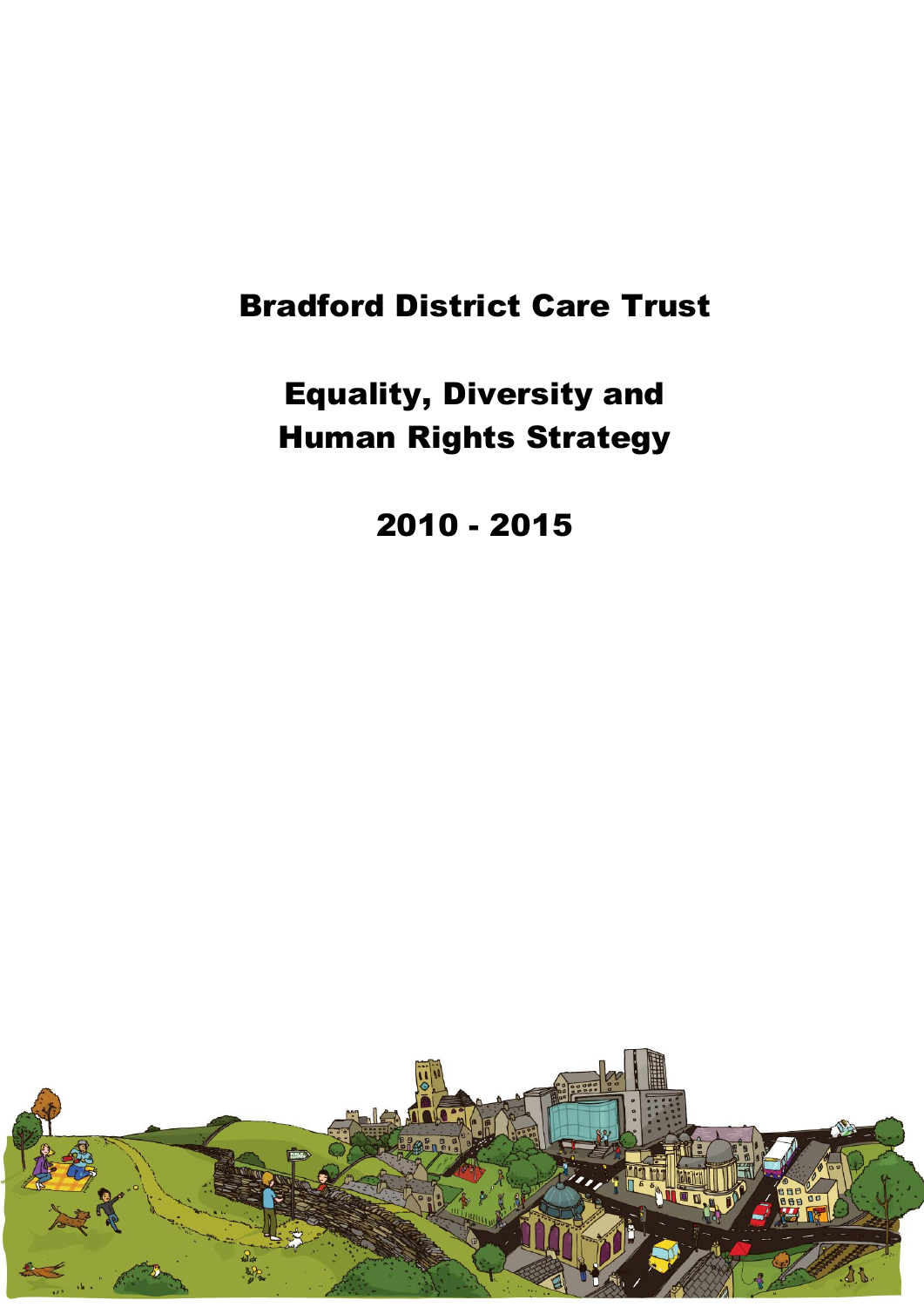# Foreword from Professor Carol Baxter CBE

The NHS developed its first national approach to equality and diversity in 2000 (Department of Health, 2000) – which was underpinned by an implementation programme called Positively Diverse. Bradford District Care Trust has a long history of providing leadership in terms of managing diversity. This programme was developed by the late Barbara Burford and implemented within the old Bradford Community Health Trust. The Trust has built on this legacy by becoming NHS Employers E&D Partners in 2009 and subsequently in 2010 were awarded 'Associate E&D Partners status' by NHS Employers as a demonstration of leadership around equality and diversity and continued partnership working with NHS Employers

The *Next Stage Review* established a shared vision of an NHS that has quality of care at its heart – quality that spans safety, effectiveness and the patient experience. This has given the NHS a common language, a way of talking about quality across the system, focused on improvement and responsiveness for the benefit of all patients, service users and diverse communities.

Bradford District Care Trust aspires towards; firstly, having objective and fair processes and procedures, which are audited regularly. Secondly, a skilled workforce that is aware of the effects of biases and prejudices on their decisionmaking; and managers that manage diversity effectively whilst stressing excellence in individual and team performance. And finally a culture that empowers through its openness, engendering trust between all individuals through an absence of prejudice and discrimination

This strategy is one of many ways that the Trust aims to facilitate the transfer of good equality and diversity practice across the organisation and support staff to look at the issues of equality and diversity and working together to build an a Trust that meets the needs of a diverse population and service that delivers high quality services to all communities.

In doing so not only will the Trust be legally compliant but also be viewed as a Model Employer and leaders in the management of diversity locally and nationally.

Car Bante.

Professor Carol Baxter CBE **Head of Equality, Diversity and Human Rights**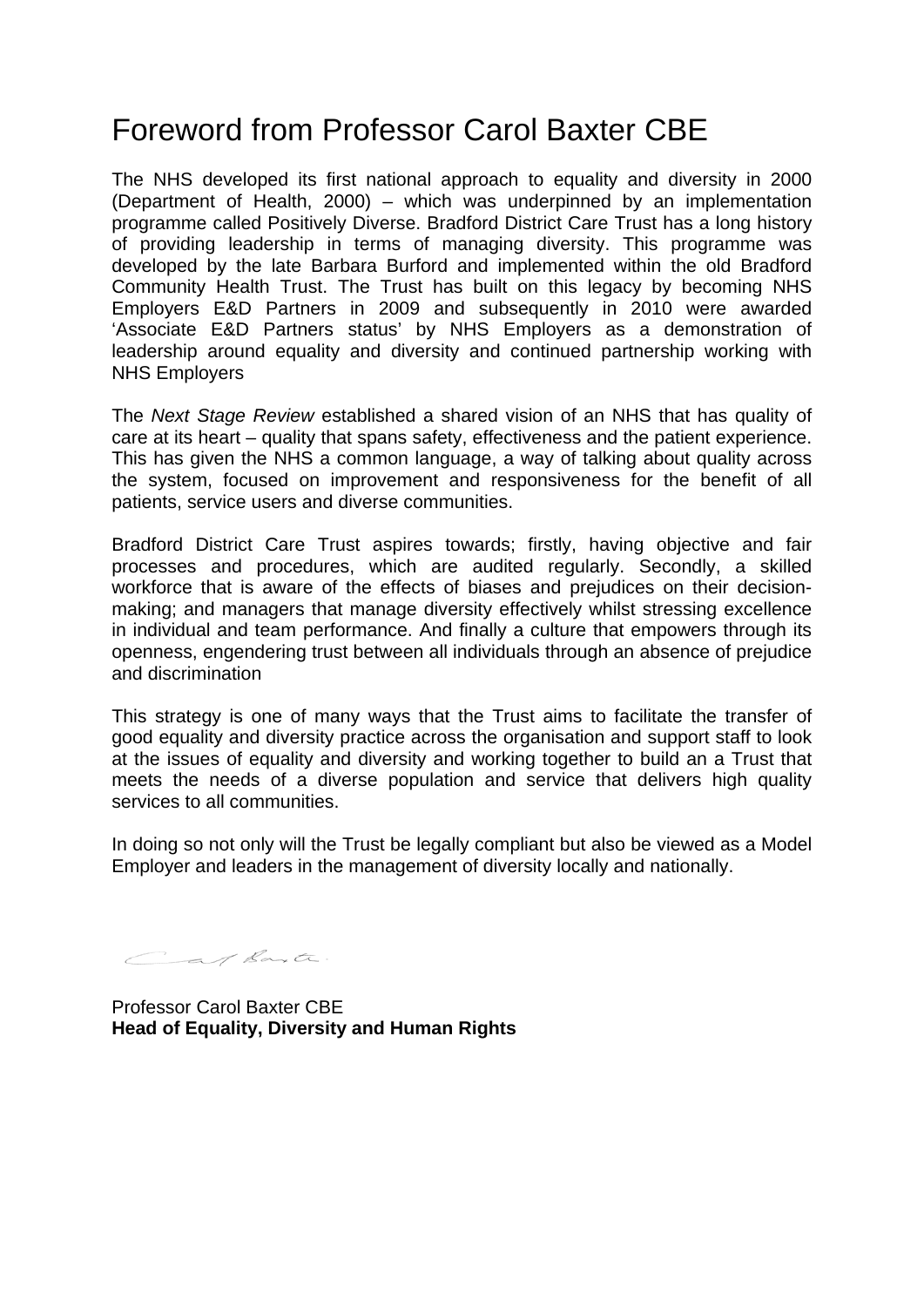### **1.0 Foreword from the Chief Executive, Simon Large**

1.1 Welcome to Bradford District Care Trusts Equality, Diversity and Human Rights Strategy 2010 2015. Bradford District Care Trust is a place where the importance of equality, diversity and human rights is understood and valued. We are committed to ensuring our service users, carers, our staff and local people are treated fairly, without discrimination and with respect regardless of their age, disability, gender, race, religion / belief, sexual orientation or Trans status.

1.2 Over the past 5 years we have worked hard to embed equality into all that we do. A measure of our success in achieving this has been our consistent status as a lead site in the NHS Employers Positively Diverse programme.

1.3 This strategy therefore pulls together all of the existing work that we have developed across the Trust into one strategic document presenting a vision for continuation of that work and the development of new initiatives which will persist in tackling inequalities and promoting equality.

1.4 We want this document to act as a charter of what you can expect from Bradford District Care Trust in the delivery of our equality work. We have developed pledges that document the spirit and commitment that we have made for each of the pieces of legislation, activities and assurance methods that we deliver and intend to deliver over the five years of the strategy.

1.5 This strategy sets the framework for the delivery of the Trusts Single Equality Scheme. The Single Equality Scheme includes the detailed objectives that we are delivering to tackle inequality, discrimination and promote equality and human rights.

1.6 We want this document to be used and owned by our stakeholders over the next five years. We know that in order to succeed with equality, diversity and human rights work we need to work closely in partnership with the local community, our staff, service users, carers and Trust Board. The launch of this document is a testament to what we have already achieved in partnership. The next phase of that development will be an exciting time for all involved.

# **2.0 The Case for Equality**

2.1 The number of laws passed to protect people from discrimination and unfair treatment as a result of their age, disability, gender, ethnicity, religion or belief, sexual orientation or Trans status shows that there has been progression in how seriously equality is regarded within the UK.

2.2 However their existence and the ongoing introduction of new legislative proposals also show that there is ongoing discrimination and inequality within our society that need protection from the law.

2.3 At Bradford District Care Trust we are committed to not only complying with the law but to using that as a basic expectation in our equality work.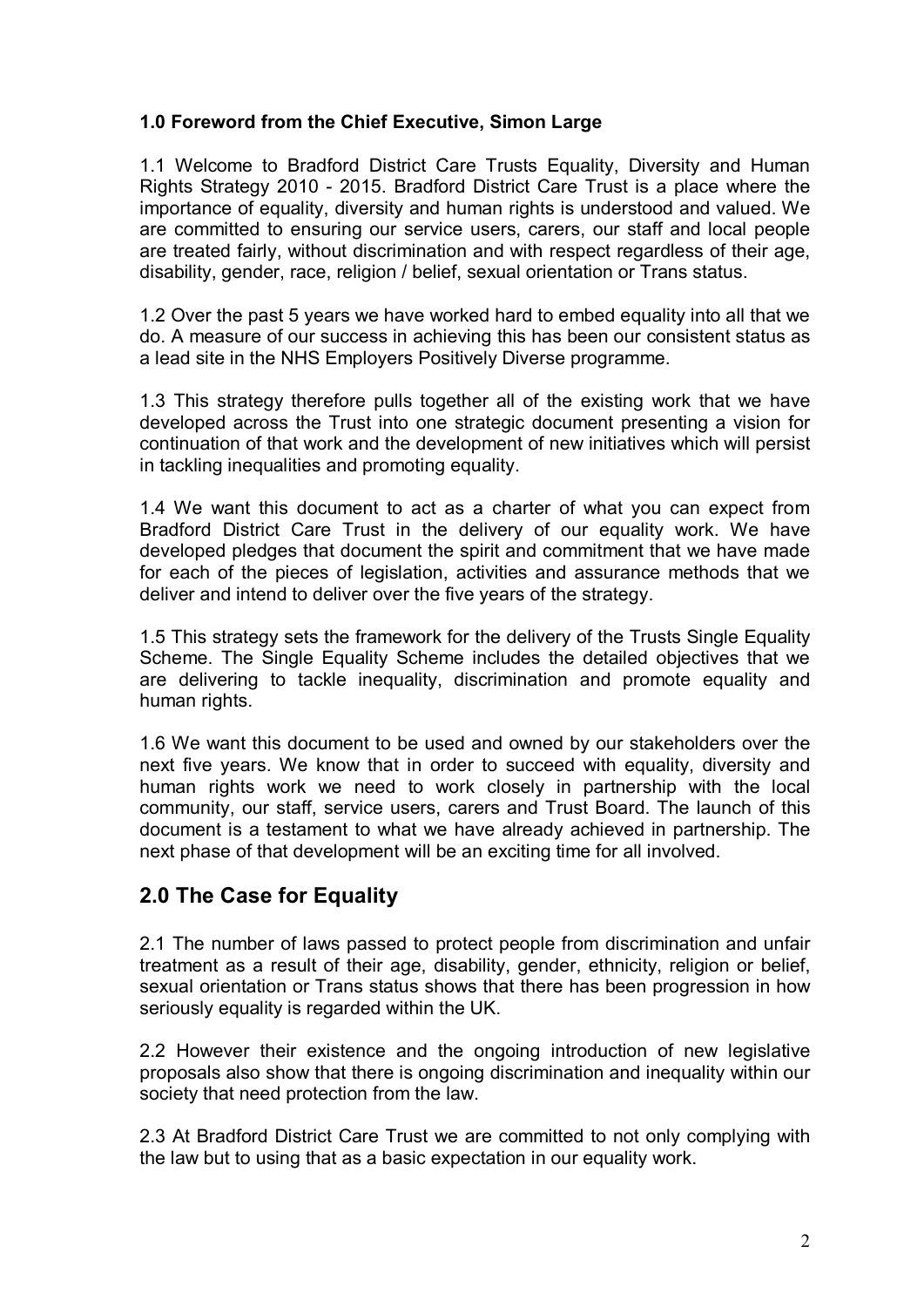2.4 We know that there is a positive relationship between the existence and implementation of effective equal opportunities policies and initiatives and the outcomes experienced by employees; including job satisfaction, retention, reduced stress levels and increased productivity.

2.5 We also know that by being an attractive, trusted employer and a responsible community member we will deliver better services that meet the needs of local people. To do this we know that we need to develop strong and trusted relationships with our local partners within the community, voluntary and faith sector, public sectors and neighbourhoods.

2.6 We understand that as an NHS organisation we are in a unique position to make a difference to inequality; particularly within health services. We recognise that we should use our position and ability to uphold the NHS Constitution principle to

2.7'Provide[s] a comprehensive service, available to all irrespective of gender, race, disability, age, sexual orientation, religion or belief. It has a duty to each and every individual that it serves and must respect their human rights. At the same time, it has a wider social duty to promote equality through the services it provides and to pay particular attention to groups or sections of society where improvements in health and life expectancy are not keeping pace with the rest of the population'.

2.8 This strategy brings together the work that we undertake at Bradford District Care Trust in relation to equalities into one document. It sets out our framework for delivering equality and our pledges for ensuring we do it well and to the standard expected by our staff, service users, carers and community.

# **3.0 Equality and the Law**

3.1 It feels like an exciting but challenging time within the equality agenda. The Equalities Bill published earlier this year continues to increase the expectations for public sector organisations like Bradford District Care Trust to further strengthen their focus on fairness, equality and human rights. The law now protects people with the following characteristics:

- · Age
- · Disability
- · Gender
- Race (ethnicity)
- Religion or belief
- Sexual Orientation
- · Transgender
- Socio-economic group (proposed within the Equalities Bill)

# **3.2 Pledge**

**We will not only comply with the legislation set out above but we will work towards making compliance the minimum standard in equality, diversity and human rights at Bradford District Care Trust.**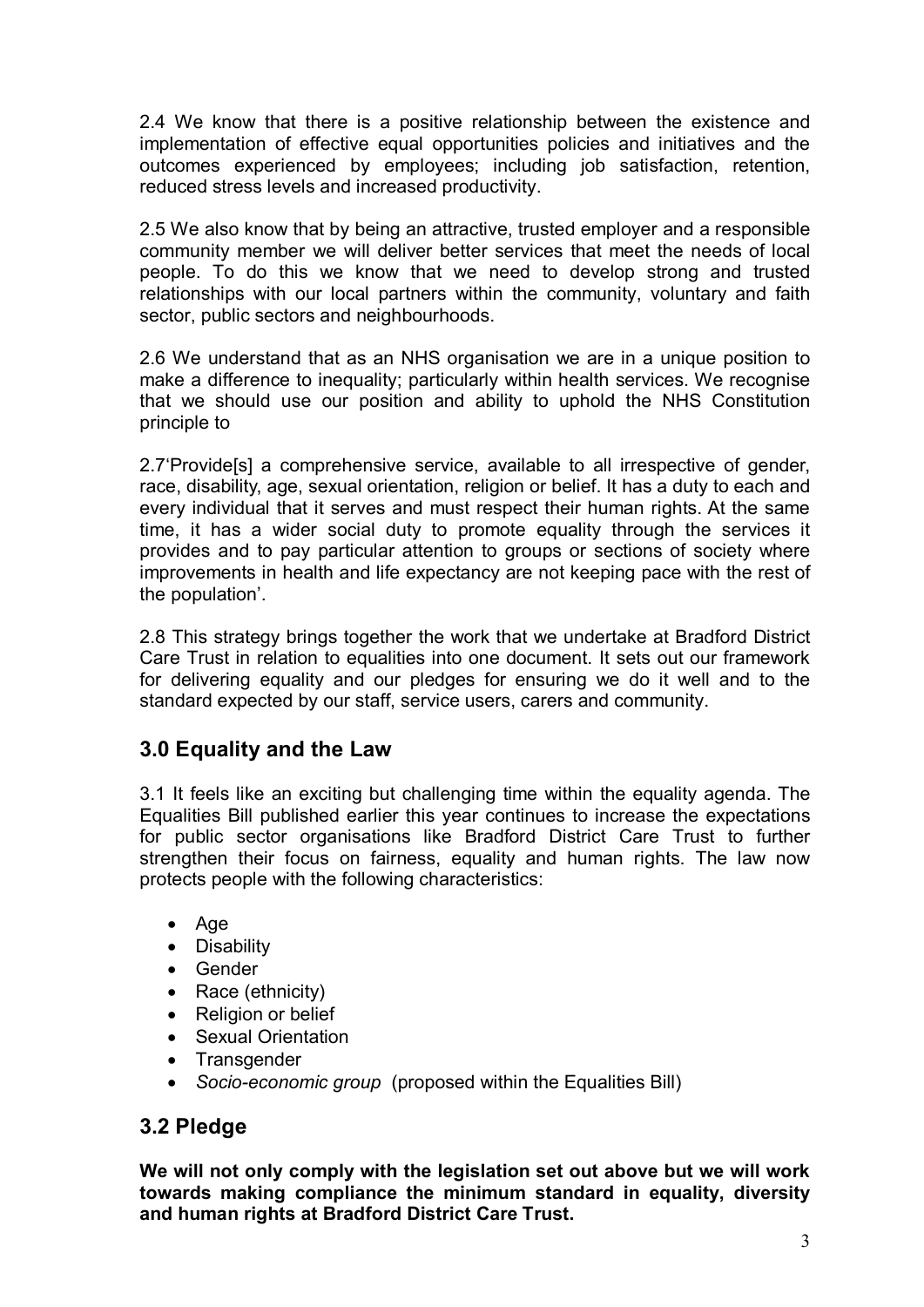3.3 This strategy outlines Bradford District Care Trusts commitment to not just comply with the law but to extend equality outcomes beyond the basic level of compliance for all of the groups listed above and for all through respecting the Human Rights Act 1998.

3.4 The law itself is comprehensive and includes over 15 independent acts. They are;

### *3.5 Equal Pay Act 1970*

Entitles an individual to the same contractual pay and benefits as a person of the opposite sex working in the same employment and doing equal work or work of equal value.

### *3.6 Sex Discrimination Act 1975*

Prohibits sex discrimination against individuals in the areas of employment, education, and the provision of goods, facilities, services and premises.

#### *3.7 Race Relations Act 1976*

Makes discrimination on grounds of race unlawful in the areas of employment, education, and the provision of goods, facilities, services, and premises unlawful.

#### *3.8 Disability Discrimination Act 1995*

Prohibits discrimination against disabled people in the areas of employment, provision of goods, facilities, services and premises, education and transport.

### *3.9 Human Rights Act 1998*

Anyone who feels that their rights have been breached by a public authority under the Act can take the authority to court. There is a more comprehensive breakdown of the protected Human Rights later on in the strategy.

### *3.10 Sex Discrimination (Gender Reassignment) Regulations 1999*

Provides protection from discrimination to those who have undergone, are currently undergoing, or intend to undergo, gender reassignment on the grounds of sex, in matters of pay and treatment in employment and vocational training.

### *3.11 Race Relations Amendment Act 2000*

Places a general duty on public authorities to promote race equality throughout all their functions.

### **3.12 Pledge**

*Race*

- **We will harness our differences to create a productive environment in which everyone feels valued.**
- **We will ensure talents are being fully utilised and promoted to meet organisational commitment to race equality for service users, carers and staff.**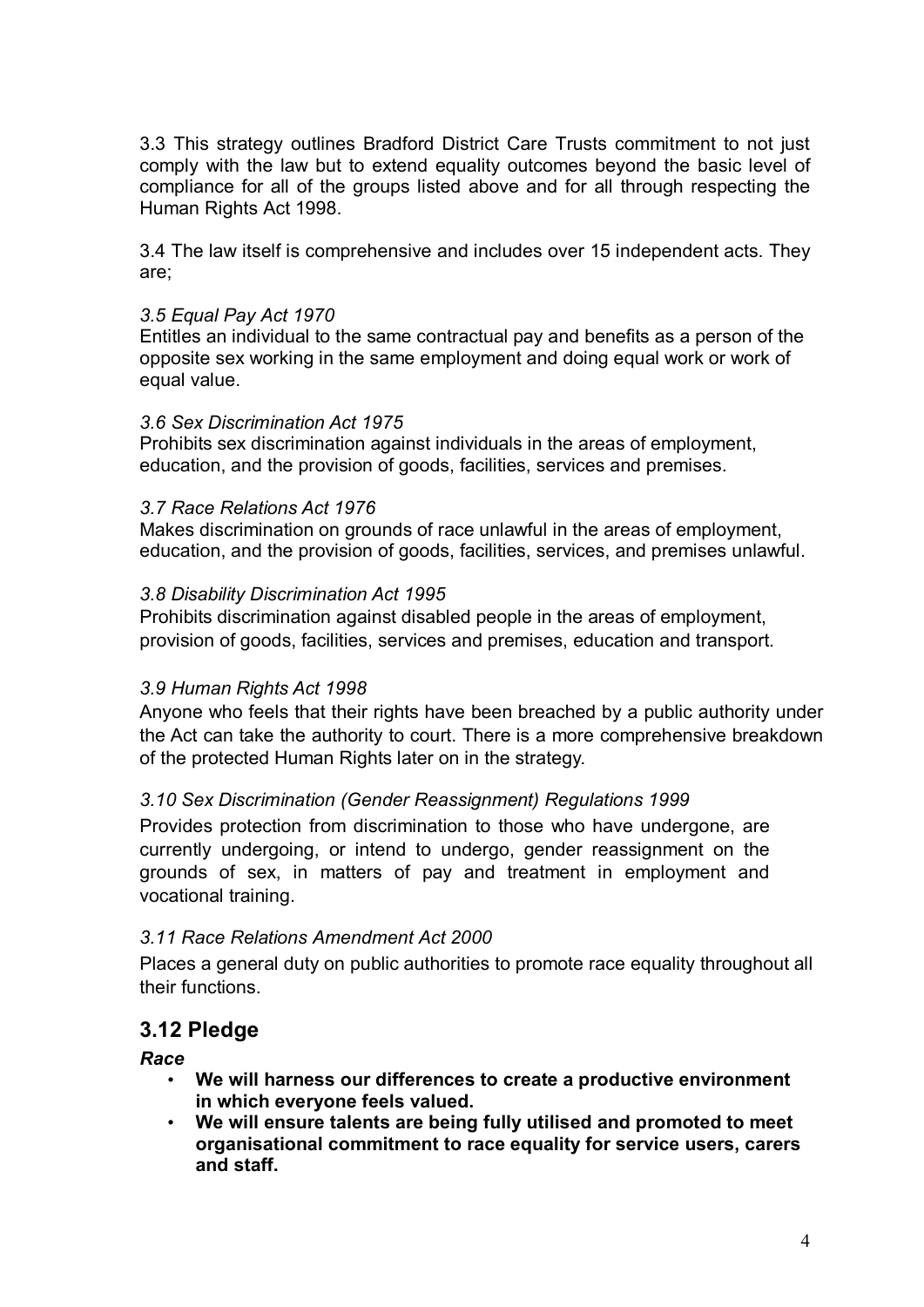- **We will build meaningful consultation partnerships with service users, carers and staff from currently underrepresented minority ethnic groups in the consultation process.**
- **We will drive improvements in access, experience and outcomes for Black and Minority Ethnic service users and prioritise the work based on data.**
- **We will strengthen alliances and broaden relationships with Black and Minority Ethnic faith and community groups**

### *3.13 Part time Workers Regulations 2000*

Ensures that all part time workers are entitled to equal terms and conditions of employment as full time workers.

# *3.14 Employment Equality (Religion or Relief) Regulations 2003*

Make it unlawful for an employer to discriminate against or harass a job applicant or employee on grounds of religion or belief (defined as any religion, religious belief or similar philosophical belief).

### *3.15 Employment Equality (Sexual Orientation) Regulations 2003*

Make it unlawful for an employer to discriminate against or harass a job applicant or employee on grounds of their sexual orientation or perceived sexual orientation (defined as sexual orientation towards persons of the same sex, opposite sex or same sex and opposite sex).

### *3.16 Disability Discrimination Act (Amendment) Regulations 2003*

All employers and service providers have to make reasonable adjustments to physical features of their premises to overcome any barriers to access.

# **3.17 Pledge**

# *Disability*

- We will work to move beyond compliance with disability law.
- We will ensure that all staff understand the medical and social model and are embedding the knowledge into their practice.
- We will ensure the needs of people with disabilities are continually assessed and appropriate measures taken to involve and meet individual needs.

### *3.18 Civil Partnership Act 2004*

Allows same-sex couples to make a formal, legal commitment to each other by forming a civil partnership providing them with the same rights and responsibilities as opposite sex couples who enter into a civil marriage.

### *3.19 Gender Recognition Act 2004*

Allows transsexual people to apply for full legal recognition in their acquired gender. The Act also defines an individual's gender history as protected information, prohibiting employers from disclosing it.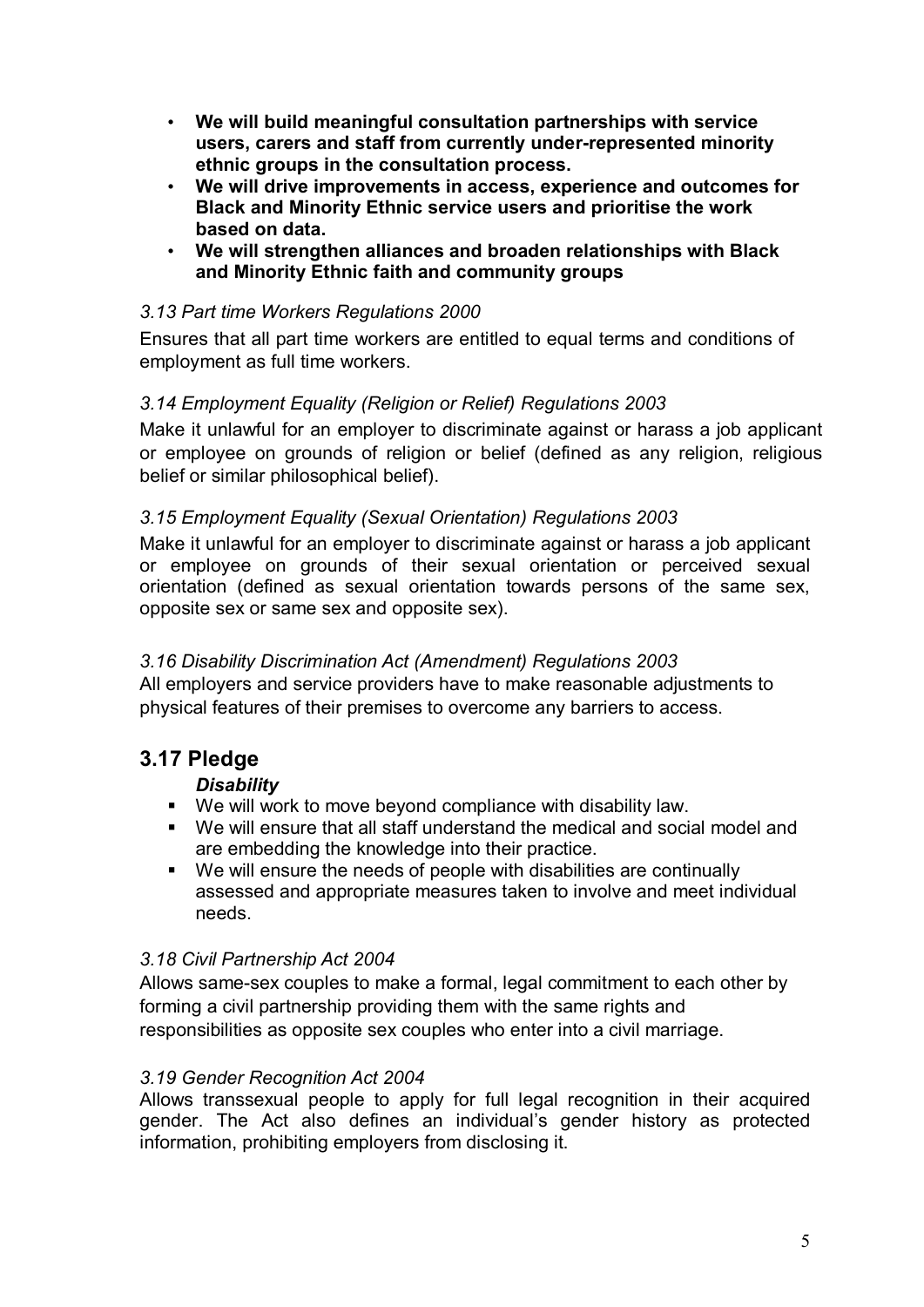# **3.20 Pledge**

### *Gender Recognition*

- · **We will raise awareness across the Trust of the Gender Recognition Act 2004.**
- · **We will ensure training related to Trans values and culture is available and accessed within the Trust.**
- · **We will develop relationships with community and voluntary sector groups supporting Trans communities.**

# *3.21 Employment Equality (Age) Regulations 2006*

Prohibits discrimination on grounds of age in employment and training and provide greater rights for employees with regard to requesting to work beyond the normal age for retirement.

# **3.22 Pledge**

*Age* 

- ß **We will work towards ensuring that the Trust meets the age proposals set out in the equality bill before 2012.**
- ß **We will work towards ensuring that we do not offer inequitable services dependant on age.**
- ß **We will recognise and respect the different needs and aspirations of people of all ages within the workforce and our care.**
- **We will develop relationships with statutory and non-statutory organisations that have a focus on age.**

# *3.23 Equality Act 2006*

Includes the creation of the Equality and Human Rights Commission. The Act makes it unlawful to discriminate on grounds of religion or belief or sexual orientation in the provision of goods, facilities and services, the management of premises, education and the exercise of public functions. It also places a positive duty on public authorities to promote equality between genders throughout all their functions.

# **3.24 Pledge**

# *Religion or Belief*

- ß **We will ensure that staff understand the relevance of spiritual wellbeing and beliefs for service users and carers.**
- ß **We will continue to develop the approach to spiritual care within the Trust.**
- ß **We will ensure the facilities are in place to provide people with the opportunities to fulfil their religious observances.**
- ß **We will work with faith communities to develop the support of spiritual wellbeing and religion or belief.**

# **3.25 Pledge**

*Gender* 

ß **We will acknowledge and respect the different needs of men and women, boys and girls within our care and employment.**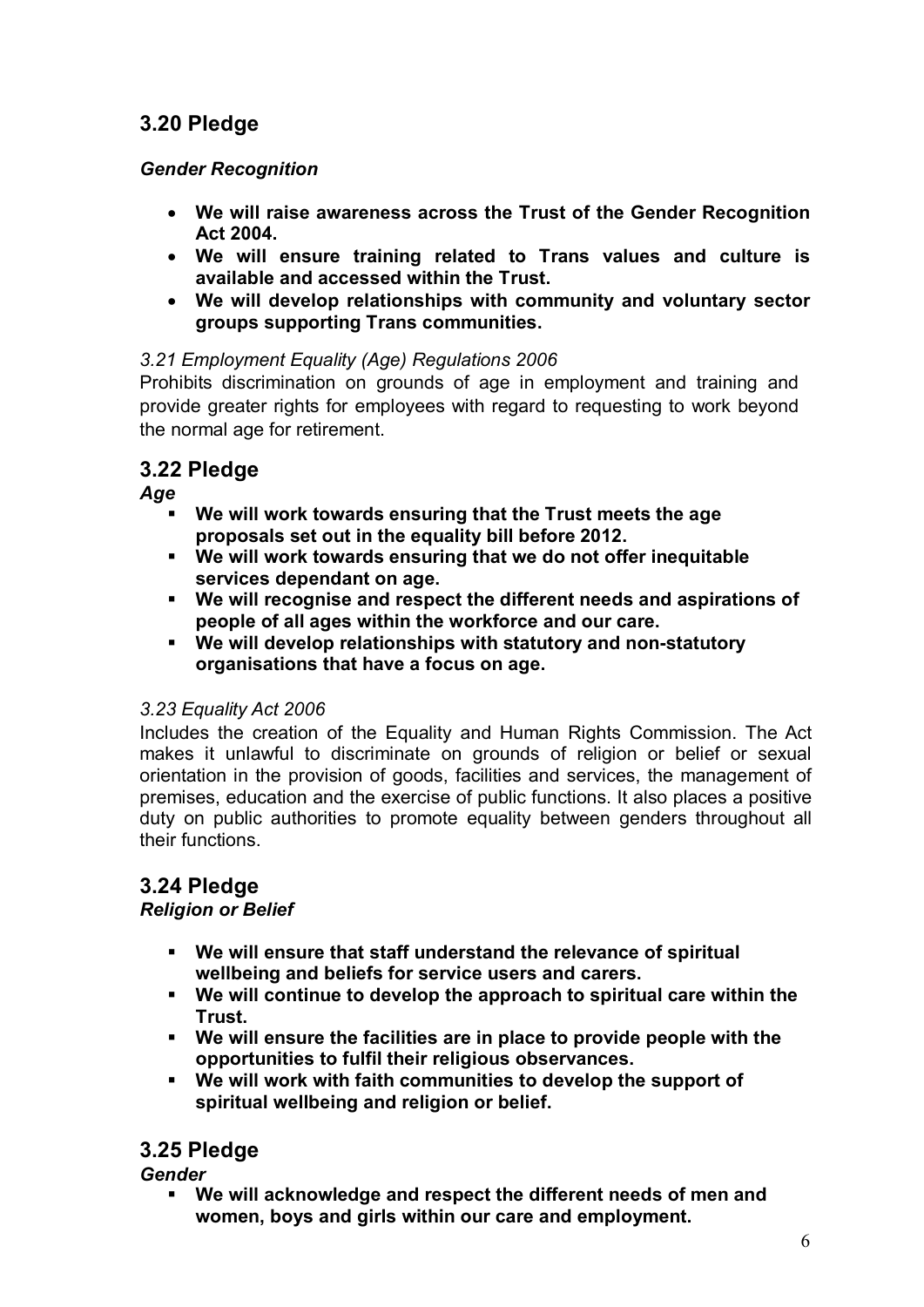- ß **We will collect and review data related to gender and we will use this to reduce the gaps and inequalities in outcome for men and women, boys and girls within our care and employment.**
- **We will work with statutory and non-statutory organisations that have a focus on gender equality.**
- **We will work to ensure the privacy, dignity and safety of men, women, girls and boys within our care and employment.**

### *3.26 Equality Act (Sexual Orientation) Regulations 2007*

The regulations make discrimination in the area of goods, facilities and services on grounds of sexual orientation unlawful.

# **3.27 Pledge**

### *Sexual Orientation*

- ß **We will use the Equity Partnerships Bradford & Airedale districts Lesbian, Gay and Bisexual health needs assessment to inform our priorities and service improvement.**
- ß **We will work to create and maintain a positive and safe environment for LGB staff, service users and carers.**
- ß **We will work with statutory and nonstatutory organisations that have a focus on the sexual orientation equality agenda.**
- ß **We will collect and review data related to sexual orientation and we will use this to reduce the gaps and inequalities in mental health and learning disabilities outcomes for lesbian, gay and bisexual people.**

### *3.28 The Equalities Bill*

The Bill has two main purposes; to harmonise discrimination law, and to strengthen the law to support progress on equality. The Bill also;

- Adds the responsibility for public authorities to consider socio-economic<sup>1</sup> disadvantage when making decisions about their services.
- · Extends the protection provided from harassment to include direct harassment against someone either because they associate with a member of a particular equality target group, or because they perceived (rightly or wrongly) to belong to that group.
- · Sets out the expectation for public sector organisations to promote equality and use their position to support people in fostering good relations (getting along together).
- Allows Positive Action<sup>2</sup> to be used to enable existing or potential employees or customers to overcome or minimise a disadvantage arising from a protected characteristic $3$ .
- · Enables an employment tribunal to make recommendations even when a discrimination claim is lost to take certain steps to solve issues for the claimant and the wider workforce.

Socioeconomics or socioeconomics is the study of the relationship between economic activity and social life.

Positive Action is the name given to activities undertaken in recruitment to promote take up of minority

groups.<br><sup>3</sup> Protected Characteristic refers to the elements covered by equality law for example, race, gender, age etc.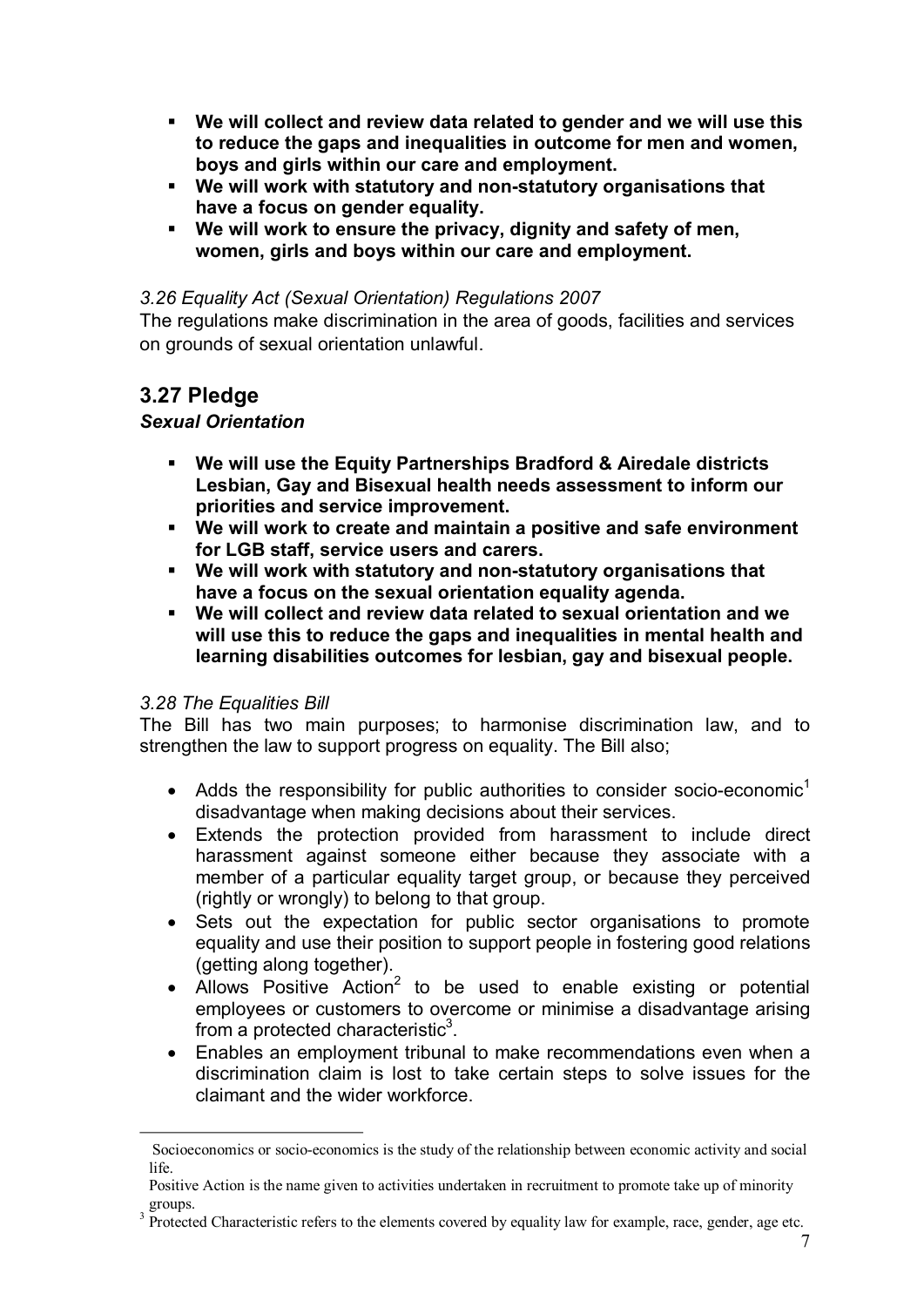• End age equality discrimination in the provision of goods and services.

# **3.29 Pledge**

- · **We will ensure that the Trust prepares for and complies with the provisions under the Equality Bill.**
- · **We will consider the impact of our strategic decisions on people who** are socio-economically disadvantaged through our equality impact **assessment process.**
- · **We will publish our gender pay gap as outlined within the legislation.**
- · **We will use the age discrimination tool kit once released by the Department of Health to ensure that we address gaps and inequality in provision.**

### **3.30 Human Rights**

At Bradford District Care Trust we aim to not only protect people's human rights but to conduct our services and functions within a framework of human rights. We aim to use our Equality Impact Assessment process to review the things that we do to ensure that they do not conflict or jeopardise people's human rights.

# **3.31 Pledge**

**We will respect all human rights including; the right to liberty, privacy, freedom of thought, conscience and religion, and the freedom to express beliefs.**

# **4.0 The Local Community**

4.1 Community is a broad definition which can often be used in different contexts and circumstances. The most commonly used definition would be that used to describe a group of people living in the same geographical area.

4.2 Within the equality agenda it is often used to describe a social, religious, occupational, or other group sharing common characteristics or interests and perceived or perceiving itself as distinct in some respect from the larger society within which it exists. In other words the distinct groups covered by the equalities legislation.

4.3 It is important for any organisation to have an understanding of the community (in both contexts) that it offers services to. Using this knowledge helps to design good quality services that really meet the needs of local people.

4.4 It is also important to acknowledge that individuals are usually members of more than one community of interest group. This leads to complex needs and can result in multiple experiences of inequality when there is a lack of understanding about their values, culture and subsequent need.

4.5 Bradford District Care Trust covers some very unique and distinct communities.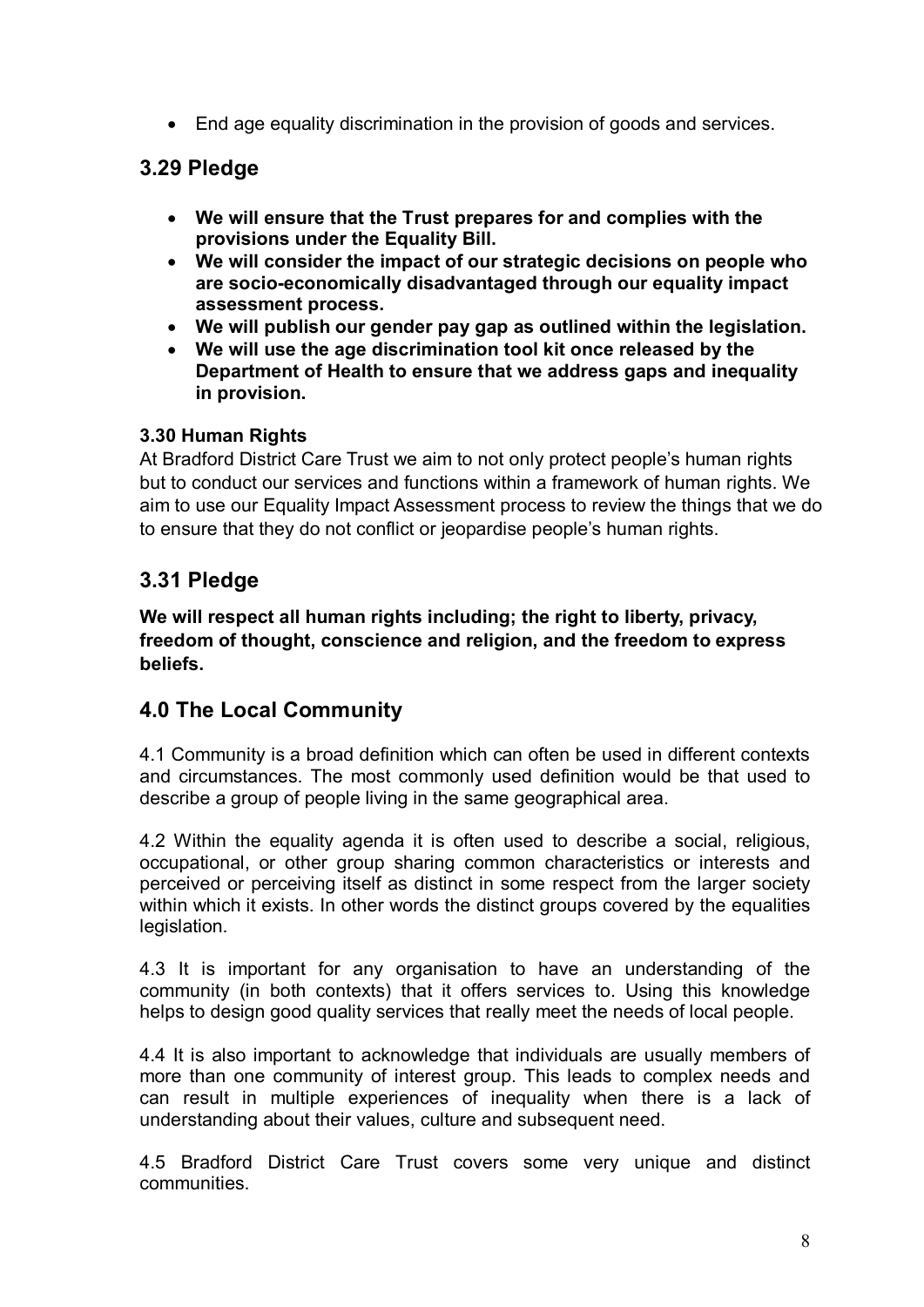### **4.6 Craven**

4.7 Migration to Craven is largely from elsewhere in Yorkshire and the Humber (in particularly Bradford and Leeds), along with migration from the North West.

4.8 Migration trends have been explored, in particular their role in influencing, the characteristics of in-migrations, the level of retirement migration and the extent to which people are leaving the District due to a lack of appropriate accommodation.

4.9 These are largely determined with three distinctive market typologies identified:

- · Relatively self contained areas (e.g. Skipton, Settle);
- High priced rural markets (e.g. Upper Wharfedale), which is influenced by longer-distance migration from many parts of the UK;
- · Areas particularly influenced by migration from adjoining areas, notably Lancaster, Pendle, Bradford and Harrogate.

4.10 Craven has an **ageing population** with more than 20% of the communities over 65 years and it is estimated by 2028, 38.6% of the population will be over 60. This is a huge challenge for public authorities as the NHS.

4.11 The graph below shows the contrast in age of the Bradford Local Authority and Craven populations.



### **4.12 Bradford and Craven Local Authority Area**

*[www.ONS.gov.uk](http://www.ons.gov.uk/)*

4.13 The most recent data available for the Craven area is the 2007 census estimation data. In June 2007 Craven Local Authority area was home to approximately 54 000 people, 51% of those were female.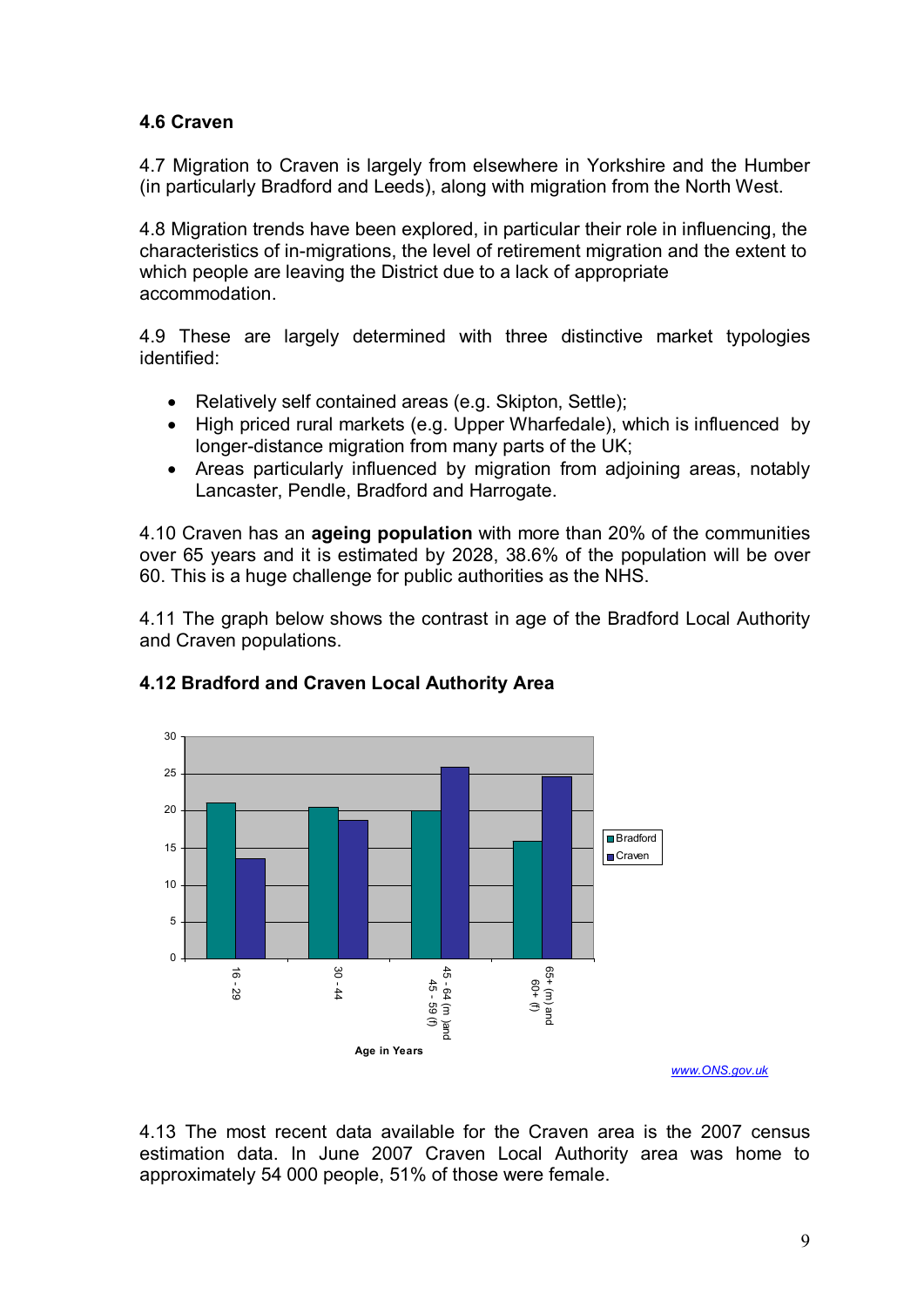### **4.14 Craven Ethnicity Profile**

| <b>Craven Ethnicity statistics 2001 Census</b> |                       |                       |               |               |                           |  |  |  |  |
|------------------------------------------------|-----------------------|-----------------------|---------------|---------------|---------------------------|--|--|--|--|
| Total:<br>Resident<br>Population               | White ethnic<br>group | Other ethnic<br>group | Born in<br>UK | Born in<br>EU | <b>Born</b><br>outside EU |  |  |  |  |
| 53,620                                         | 52,842                | 777                   | 51,956        | 606           | 1058                      |  |  |  |  |
|                                                | 98.6%                 | $\frac{0}{0}$<br>1.5  | 96.9%         | 1.1%          | 2.0%                      |  |  |  |  |

### *Projected main ethnic minority groups in Craven in 2005 and 2030*

| Craven Projected Ethnicity statistics (source: Leeds University/Yorkshire Futures) |                     |             |         |         |               |            |  |  |
|------------------------------------------------------------------------------------|---------------------|-------------|---------|---------|---------------|------------|--|--|
| $\frac{0}{0}$                                                                      | White               | Mixed Asian |         | Black   | Chinese/other | Total      |  |  |
|                                                                                    |                     |             |         |         |               | <b>BME</b> |  |  |
| 2005                                                                               | $96.7\% \div 0.7\%$ |             | 1.8%    | $0.4\%$ | $0.4\%$       | $3.3\%$    |  |  |
| 2030                                                                               | 95.9%               | $1.1\%$     | $2.1\%$ | $0.4\%$ | $0.5\%$       | $4.1\%$    |  |  |

### **4.15 Disability Profile**

Craven District Council estimate that 9241 people in the District have a limiting long-term illness, a partnership physical and sensory impairment strategy is being implemented to meet the needs of people with physical and sensory impairments. This is 16.5% of the total population.

[http://www.cravendc.gov.uk/Craven/Residents/Council+and+Democracy/Corporate+Inform](http://www.cravendc.gov.uk/Craven/Residents/Council+and+Democracy/Corporate+Information/CravenSustainableCommunityStrategy/StrengtheningCommunities/) ation/CravenSustainableCommunityStrategy/StrengtheningCommunities/

### **4.16 Sexual Orientation Profile**

In the 2001 census 0.12% of the Craven population stated that they lived in a same sex couple which equates to 52 out of the 42 456 population at that time. In 2005 in preparation for the introduction of the Civil Partnership Laws the Government conducted a study that estimated 6% of the population, or about 3.6 million people in the UK, are gay, lesbian or bisexual. Working with the 2001 census population this works out to be a more realistic 2547 people.

### **4.17 Bradford Local Authority Area Community Profile**

The Bradford Metropolitan District has a population of 484,500, and covers an area of some 141 square miles over Airedale, Wharf dale and the Worth Valley. The District includes Bradford City and the towns of Shipley, Bingley, Keighley and Ilkley. Bradford is a diverse district with sharp contrasts and challenges. Around one third of the District comprises of built up urban areas with two thirds rural, green belt. Bradford is a city rich in history, unique heritage and cultural diversity. It is the fifth largest metropolitan district in the UK. Looking beyond the physical fabric of the district there are a number of vibrant communities that exist in a population estimated in 2008 to be 500,000 people. It is one of the most rapidly growing cities in the UK. The population as a whole is much younger than the national average.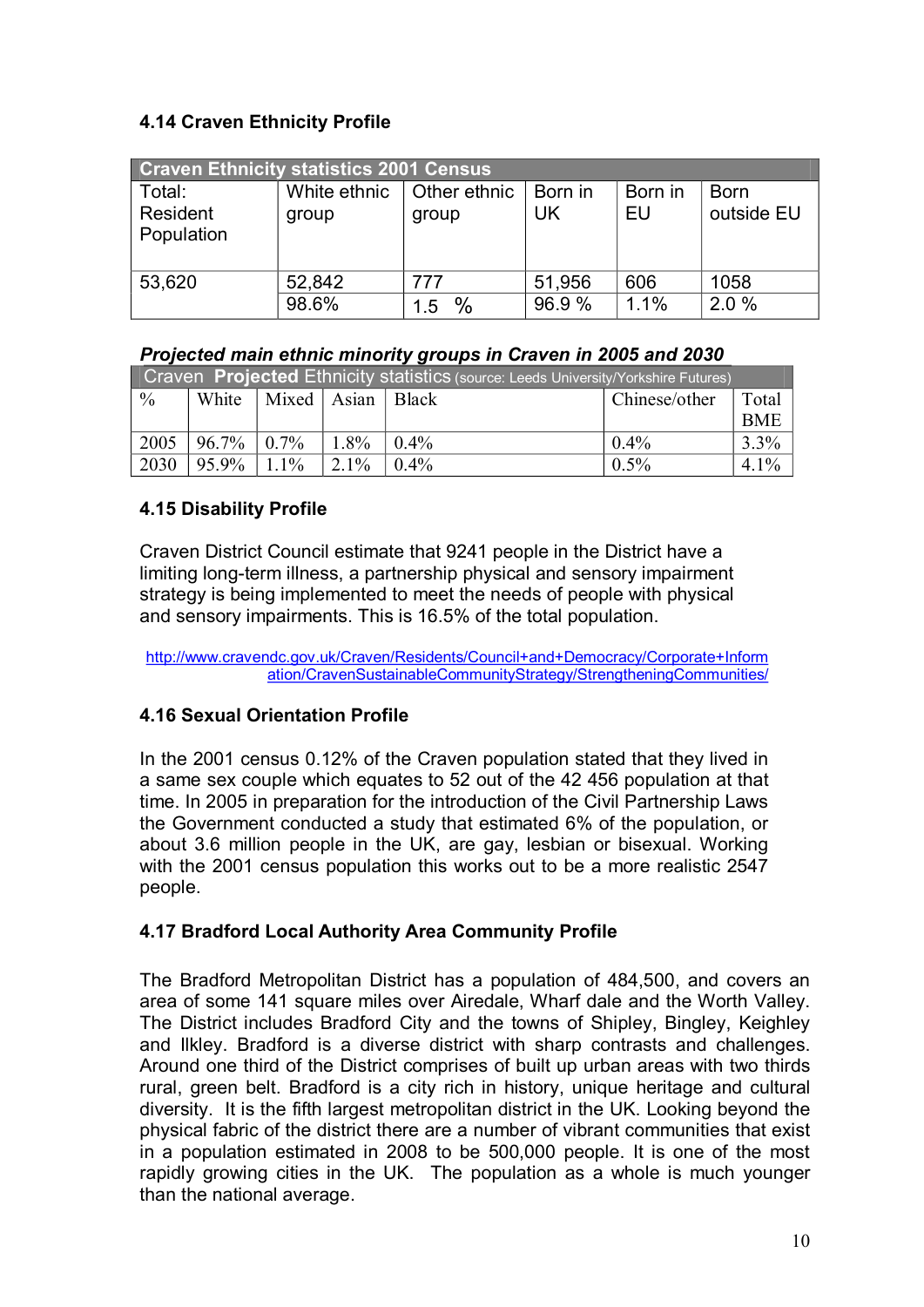### **4.18 Bradford Local Authority Ethnicity Profile**

| <b>Group</b> | AII           | $\frac{0}{0}$ |
|--------------|---------------|---------------|
|              | <b>People</b> |               |
| White        | 366,767       | 75.6%         |
| Mixed        | 8,439         | 1.7%          |
| Asian        | 98,694        | 20.3%         |
| <b>Black</b> | 6,816         | 1.4%          |
| Chinese      | 4,284         | 0.9%          |
| Total        | 485,000       |               |
|              |               |               |

### **Projected population 2005 for ethnic minorities resident in Bradford**

These figures are taken from the projected population's document published in 2006 by the School of Geography at the University of Leeds for Yorkshire Futures. They are projected updates on the 2001 census figures

### **4.19 New migrant communities settling into Bradford**

Although fresh statistics are not available since the 2001 Census, anecdotally it is evident that Bradford has seen a steady growth in the ethnic minority population, and that Bradford has accommodated over 7000 new economic migrants' workers from:

- · Eastern Europe, the majority of who are from Poland, Slovak Republic, then Latvia and Czech.
- · African Communities
- · Chinese Communities

### **4.20 Religion and Belief**

Faith and spiritual belief are a significant part of daily life in Bradford. Anecdotal evidence suggests that more than 78% of people in the district describe themselves as having links in one way or another to a faith community. The four largest faith communities in Bradford district are Christian, Muslim, Sikh, and Hindu. Many of the faith institutions and places of worship are involved in a wide range of educational, health and social welfare activities, especially for ethnic minorities. Places of worship offer major opportunities to engage health professionals, and those already involved in work with their own communities and congregations. Bradford District Care Trust is committed to working in partnership with Faith communities in order to improve the quality of life for their services users and staff through education, social inclusion values based initiatives

### **4.21 Sexual Orientation Profile**

Using the estimate that 6% of the population is lesbian, gay or bisexual the predicted lesbian, gay or bisexual population in Bradford Local Authority Area is 29 100.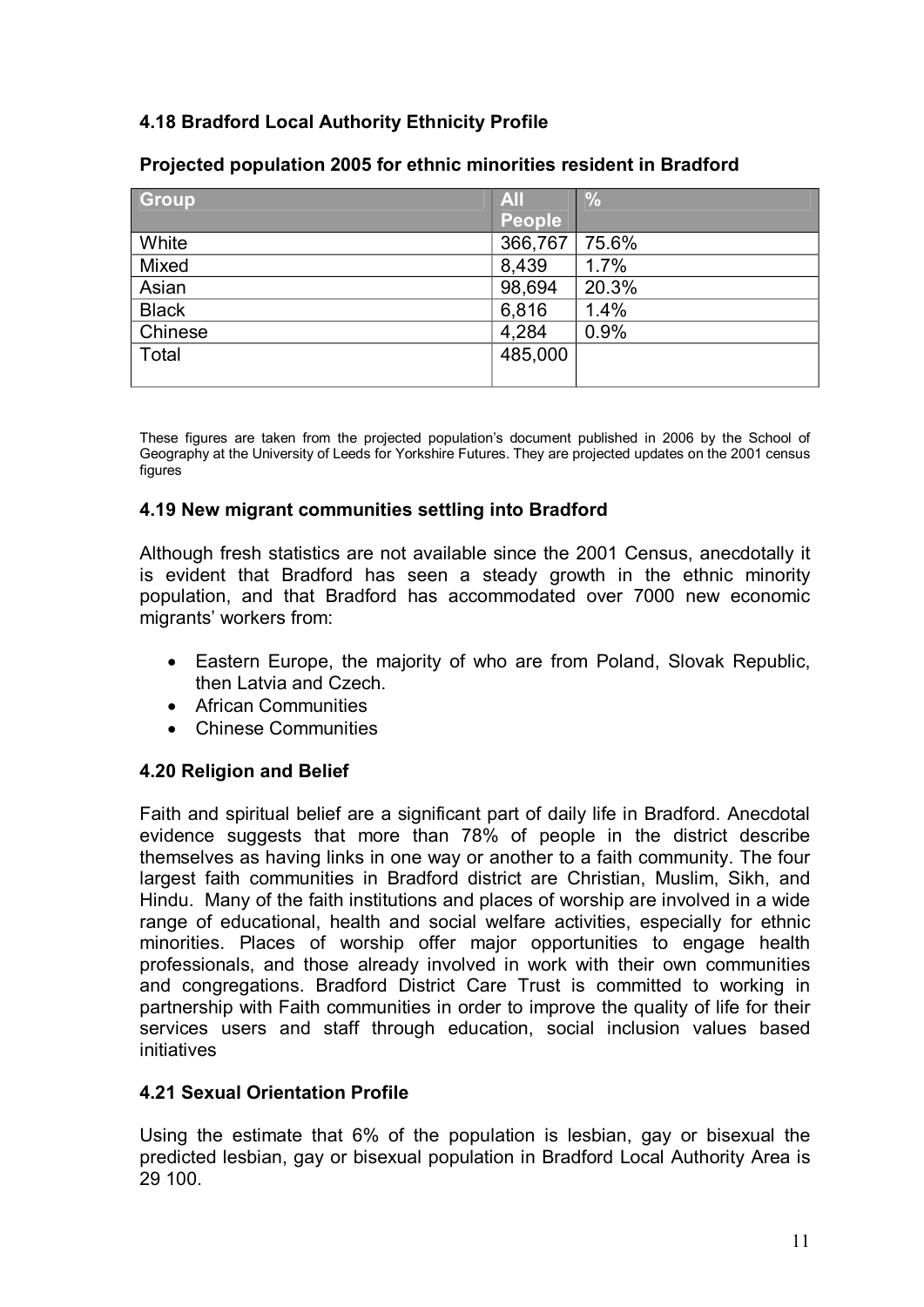### **4.22 Disability Profile**

The 2001 census states that the number of people with limiting long-term illness in Bradford was 86,486 (18.5%) out of a total population of 467,665. According to the Department of Health, the number of persons registered blind in Bradford as of 2003 is 1765 (0.4%) and 1810 (0.4%) are registered as partially sighted. The Department of Health state that the number of persons registered deaf in Bradford as of 2004 is 395 (0.1%) and 1800 (0.4%) are registered as hard of hearing.

# **4.23 Pledge**

### *Communities*

- · **We will keep up to date with changes and predictions to the local populations and adapt our services and plans accordingly.**
- · **We will ensure that our workforce is aware of the community that the organisation services and the impact this has on service user, carer and staff needs.**
- · **We will regularly compare local population data against our service user and staff data to ensure that we are developing our workforce and services to meet community need effectively.**

# **5.0 The framework for equality, diversity and human rights**

5.1 Bradford District Care Trust is an NHS Employers positively diverse lead site. That means that we have been selected to demonstrate good practice to other Trusts in embedding equalities work into all elements of the organisation.

5.2 As a result of the work we have done over the past few years to embed equalities into everything we do we are thankfully, not starting from scratch with this strategy. There is an existing framework within the organisation to support the delivery of services in the spirit set out in our pledges. The elements of this framework are outlined below. We are committed to involving service users, carers, staff and the community in the equalities work.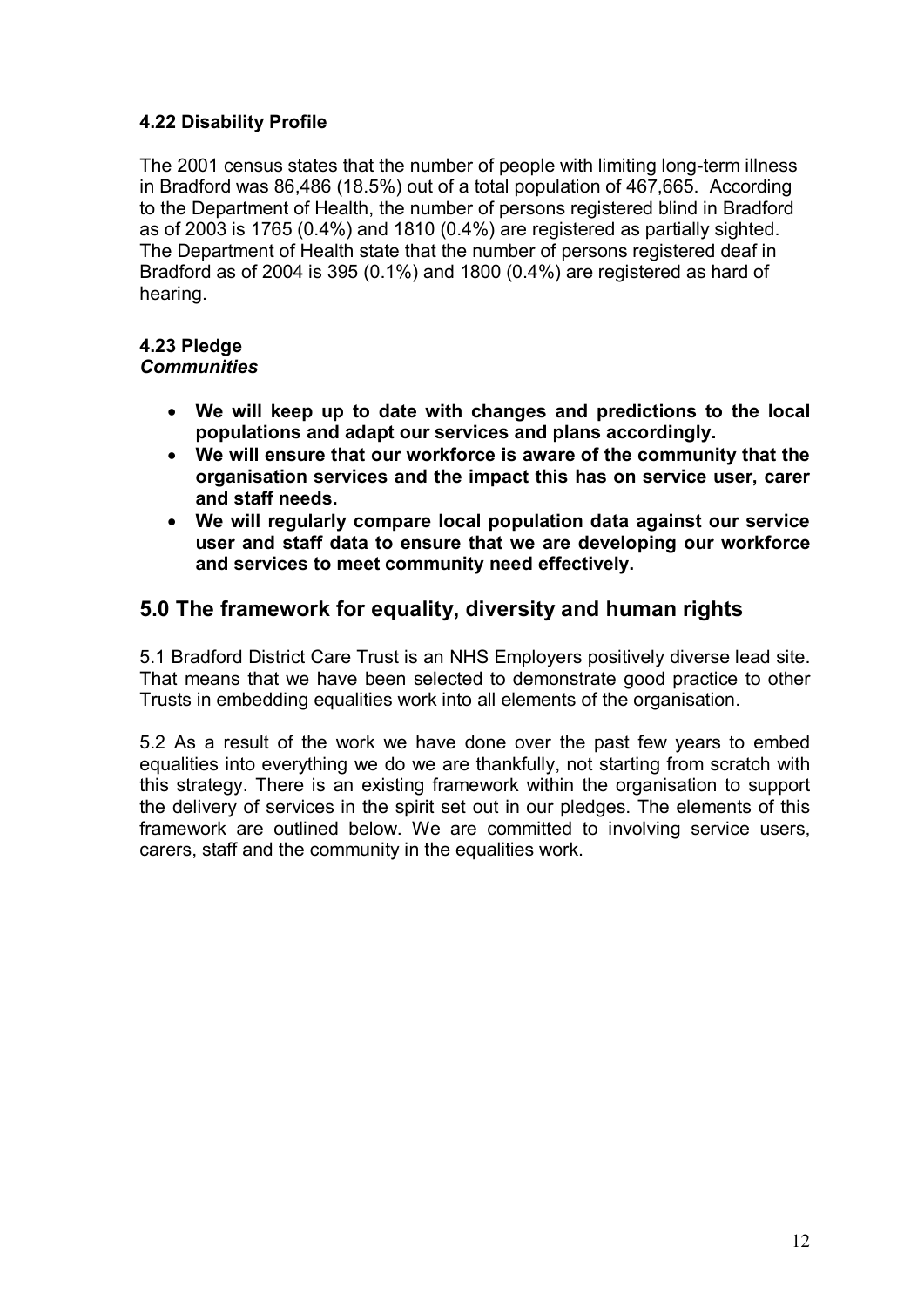# *5.3 Setting Standards*

### *5.4 The Trust Values*

In 2009 a new set of Trust values was created in partnership with staff, service users and carers. Equality, diversity and human rights run through the Trust values and as such they set the tone for all of our work.

### **Respect**

- We values people as individuals, working with the to achieve their goals ■ We treat people with dignity and kindness
	- We embrace diversity and celebrate difference

### **Openess**

- **We encourage and demonstrate honest communication** 
	- We ensure everyone has a voice
	- $\blacksquare$  We are open to change and new ways of working

### **Improvement**

- **We maximise use of our resources to deliver best value**
- We adopt a "right first and every time" approach and learn from our mistakes acting promptly to put them right
- We encourage accepting personal, individual responsibility at all levels, challenging each other to find better ways of doing things

### **Excellence**

- We provide high quality, safe and efficient services
- We are customer focused and deliver on our promises
- We use and develop the expertise of our staff to provide the best possible user and carer experience

### **Together**

- We work best through teamwork celebrating our successes together Users and carers are part of our team
- We work will with our partners for the benefit of the communities we serve

# *5.5 Committing to ongoing improvements*

# *5.6 The Single Equality Scheme 2008 – 2011*

The Trust published a Single Equality Scheme in July 2008. The Single Equality Scheme will take the place of the single strand equality streams (race equality scheme, gender equality scheme and disability equality scheme) as they end their three year cycles. This is because it describes in a single document what Bradford District Care Trust will do to fulfil its statutory duty under all of the Equality Legislation. The scheme will become the delivery plan for this equality, diversity and human rights strategy.

### *5.7 Gender Equality Scheme 2007 – 2010*

The Gender Equality Scheme sets out how Bradford District Care Trust will fulfil its gender equality duties. The action plan is reviewed for progress on an annual basis and the results are published on the Trusts website. In 2010 the scheme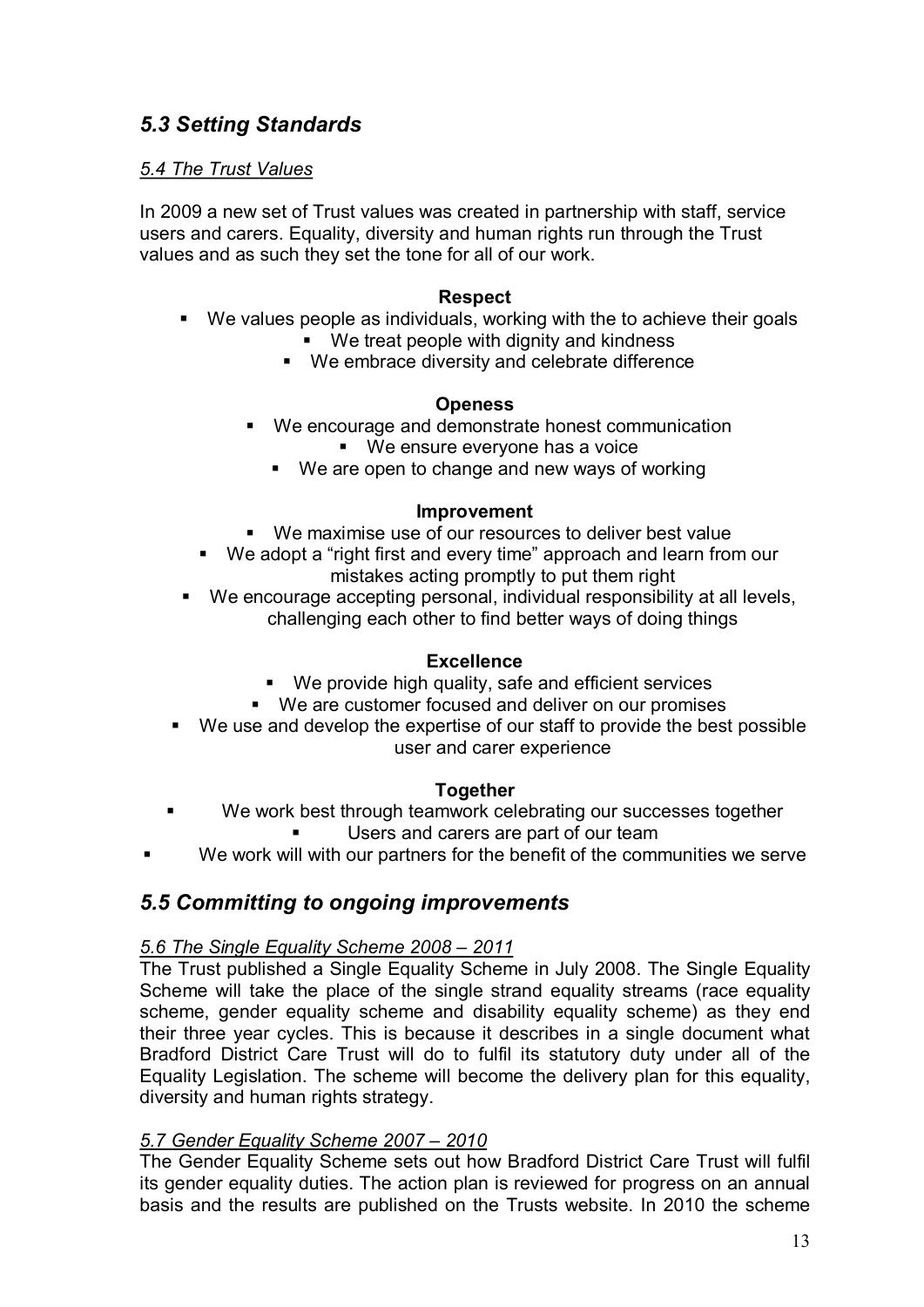will be replaced by the Single Equality Scheme. Objectives include: collecting, analysing and publishing data about the number of men and women in our workforce, and how often they access training and promotions for example, delivering training that challenges gender stereotypes and examines the impact stereotyping can have on services and experiences of service users, carers and staff.

### *5.8 Disability Equality Schemes 2006 2009*

The Disability Equality Scheme sets out how Bradford District Care Trust will fulfil its gender equality duties. In December 2009 the scheme was replaced by the Single Equality Scheme. A full review of progress has been published on the Trusts website. Outstanding or further actions will be incorporated into the Single Equality Scheme. Objectives have included establishing a staff network for staff with disabilities and impairments to access, deliver social and medical model training for staff and ensure that people with disabilities are involved in equality impact assessing services.

### *5.9 Delivering Race Equality in Mental Health*

Up until 2008 Bradford District Care Trust had a Race Equality Scheme. This has now been superseded by the Single Equality Scheme. There is a strong commitment to race equality within the Trust as a result of the diverse ethnic community within Bradford local authority area. The Single Equality Scheme includes specific objectives for race equality. For example; collect and use service user data to address under and over representation of ethnic minority groups using our services, involve community development workers in supporting service users and carers and equality impact assessments to create strong links with the community and publish data on the ethnicity of our workforce; including how often people access promotions, training and performance management procedures.

# **5.10 Pledge**

- ü **We will deliver our Single Equality Scheme ensuring it is inclusive of service users and carer, community and staff views.**
- ü **We will review performance and publish the results on an annual basis.**
- ü **We will ensure that through its ongoing development the Single Equality Scheme includes specific actions related to the priorities of each equality strand.**

# *5.11 Delivering change and improvement across the organisation*

### *5.12 Equality Action Plans*

The Single Equality Scheme provides the organisation with a broad improvement action plan for equality, diversity and human rights. Bradford District Care Trust is split into Care Groups and Directorates that support the delivery of quality services it is important to break the Single Equality Scheme down into smaller action plans for each area. These plans are more detailed and include specific intentions that relate to the type of care, the people using the service, the workforce in that area and the type of work being carried out.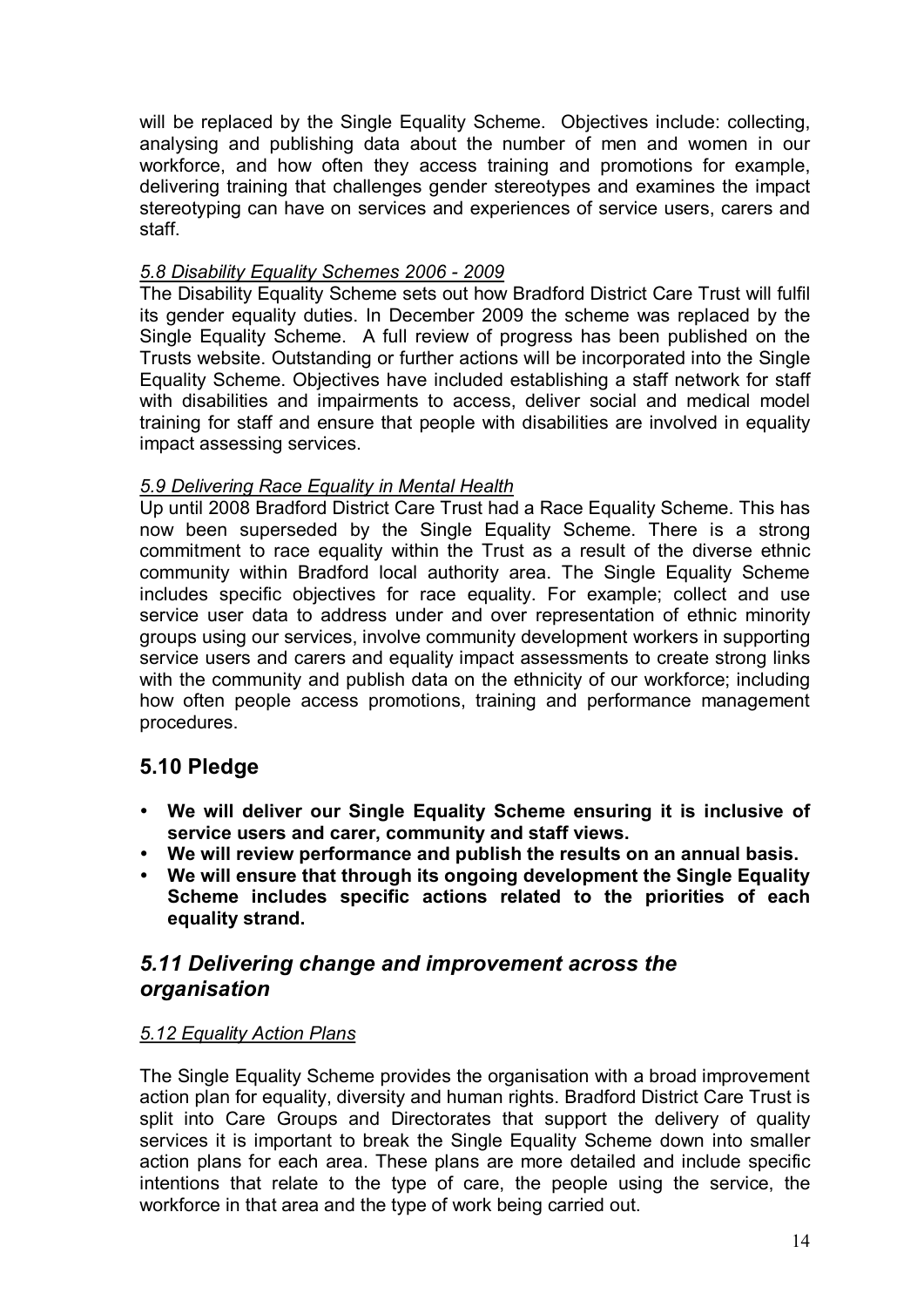### *5.13 Equality Leads and Networks*

Equality is everyone's business. With an organisation as large as Bradford District Care Trust it is important to have people within the workforce that are leading the equality agenda within their teams and service areas. These people are our equality leads and they have a key role in getting the important equality messages out to all staff.

5.14 In addition to this internal network of catalysts for equality, diversity and human rights we recognise that to be successful in our pledges we need to engage effectively with people outside of the organisation. Bradford, Keighley and Craven are diverse in their populations make up and so to understand the communities' needs we need to listen and involve a broad range of people in the delivery of our equality work.

5.15 As a result of this diversity there are many specialist voluntary, community and faith sector partners within the locality that can and already do support the Trust in this work. Likewise to really impact on equality we need to work alongside our pubic sector partners.

# **5.16 Pledge**

· **We will develop our workforce and our relationships with external agencies, service users, carers and the community to establish a network of expertise to support the delivery of our Equality, Diversity and Human Rights Strategy.**

# *5.17 Training*

We are committed to ensuring our workforce is trained in equality law, their responsibilities and the difference that cultural competence can make to service user and carer experience and access to our services.

# **5.18 Pledge**

- · **We will provide equality, diversity and human rights training for our Trust Board and workforce that is up to date with equality legislation and appropriately levelled according to staff roles and responsibilities.**
- · **We will monitor attendance on training and how the knowledge gained is implemented.**

### *5.19 Staff Networks*

The 2500 employees at Bradford District Care Trust are an invaluable asset in delivering quality services and care. The Trust takes the support of all employees seriously, we recognise that there are minority groups within the workforce that can support the delivery of culturally appropriate services because of their community links and own cultural experience. We are also aware that minority groups may be more likely to experience barriers or challenges within their working life. The Black Minority Ethnic, Disability and Lesbian Gay and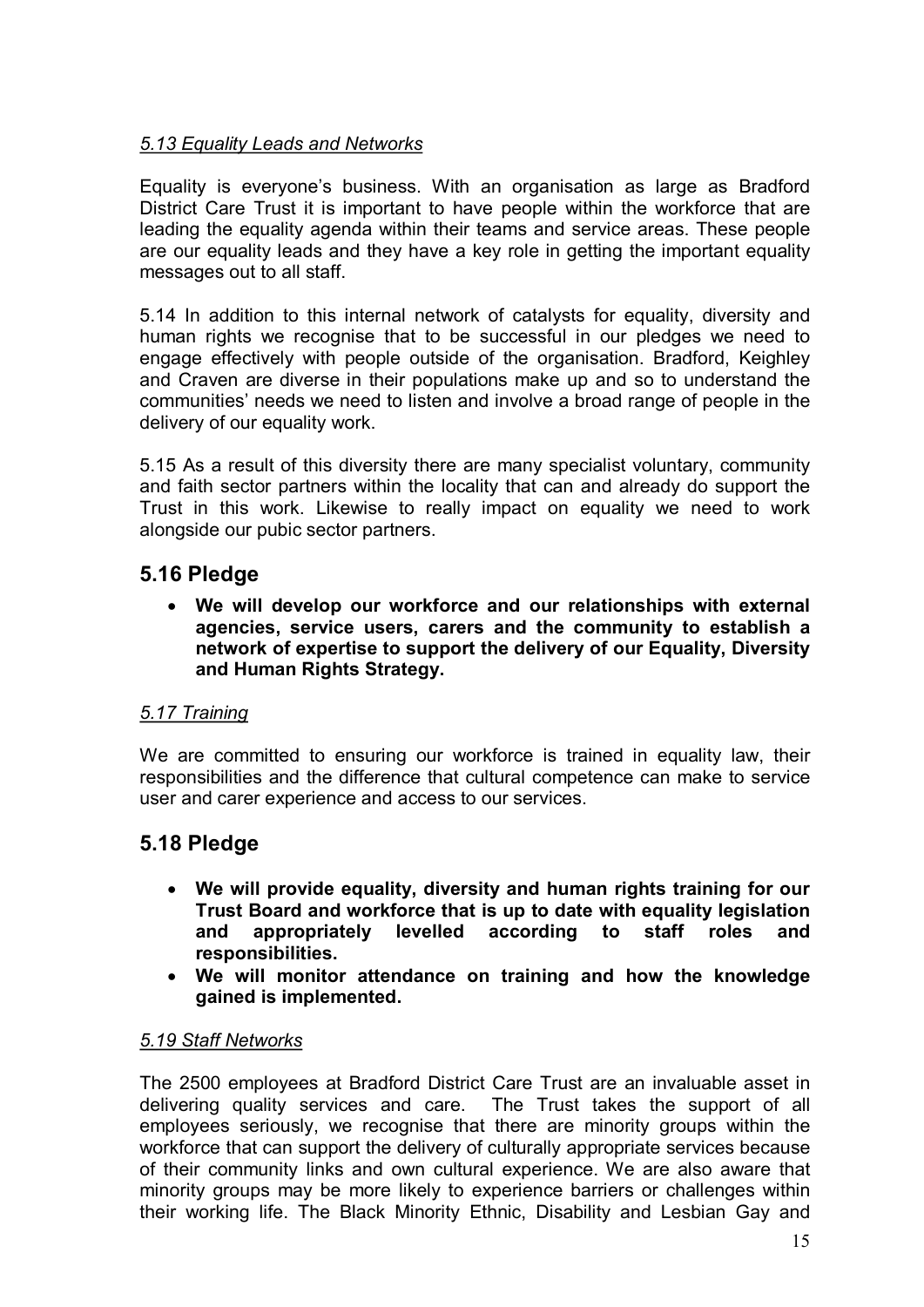Bisexual Staff Networks have been set established to meet both of these priorities.

# **5.20 Pledge**

- ü **We will continue to support the development of our staff networks so that they can deliver their aims.**
- ü **We will ensure that they have strong links with Human Resources and the Equality and Human Rights Review Panel.**

### *5.21 Equality Impact Assessments*

It is important that we take the time alongside stakeholders to think about whether the way that services are run and polices and procedures are written leads to discrimination for staff or service users and carers from any of the equality groups. This process is called an 'equality impact assessment'. The process also highlights opportunities for us to actively promote equality through the things that we do and the services that we run.

5.22 This is particularly important when providing services to people who are often in vulnerable positions as a result of their mental health or learning disability.

# **5.23 Pledge**

- · **We will assess all our functions, policies and procedures to seek opportunities to promote equality and to ensure we do not discriminate.**
- · **We will seek to train and involve stakeholders in the equality impact process.**
- · **We will embed the equality impact assessment process into our business development processes.**

### *5.24 Collecting and Using Data*

We understand that to get a clear picture of the quality of our services and how well they are meeting the needs of our service users and communities we need to have accurate and detailed data about our service users profile and the experiences of those service users.

- · We will continue to set ambitious targets for equality data quality.
- · We will develop case studies that can be used throughout the Trust to highlight good and poor practice in supporting service users, carers and staff from the protected characteristic groups.

### *5.25 Service Governance*

Service governance systems play a vital role in ensuring that our services are safe and effective for all who access them and that those who do have positive experiences through that contact. As a result we have embedded equality monitoring and discussion into our service governance systems.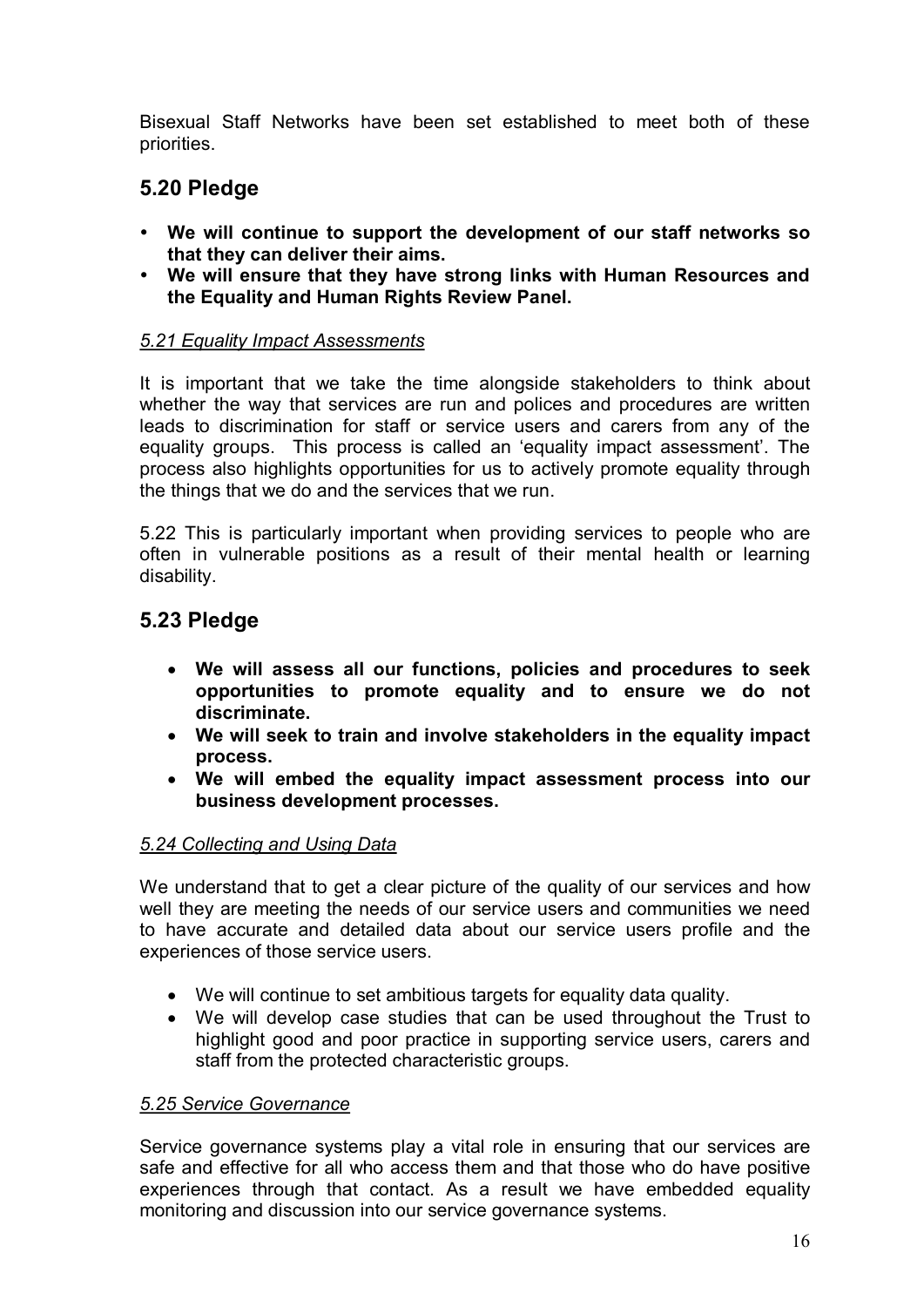- · We will continue to develop the discussions held around equality within the Trusts service governance systems.
- · We will monitor progress against this strategy and the equality schemes to the service governance committee.

# *5.26 Developing relationships and delivering together with communities*

### *5.27 Partnership working*

5.28 As already outlined partnership working is an important tool for delivering this strategy, and the Trusts Equality Schemes.

5.29 Bradford District Care Trust does not exist within a bubble and however much we promote equality, reduce the likeliness of discrimination and remove inequality within our services and workforce the impact of wider society on people that come into contact with the organisation will create ongoing inequalities for us to tackle. To really impact on equality we need to play our part in building a picture of people's journey through life and how that leads them to our services or employment. This will help to maximise the impact of our work within the equalities agenda and contribute generally to the regeneration and improvement in quality of life for all residents within the Bradford and Craven Local Authority areas.

# **5.30 Pledge**

· **We will work to expand our working relationships with partner organisations to deliver equality in the wider Bradford and Craven context.**

# *5.31 Community Involvement*

It is widely accepted that meaningful community involvement is central to the development of healthy, strong and sustainable organisations. At Bradford District Care Trust we appreciate the importance and values added through involving citizens in decision making processes. This might be through the formal mechanisms being established through the Foundation Trust process, through representation and input into the Equality and Human Rights Review Panel, involvement in consultation and equality impact assessments or support in setting up new equality promoting services.

5.32 It is the organisations intention to develop a strategy for involving communities in our work effectively and beneficially both for ourselves and for the communities that get involved.

# **5.33 Pledge**

· **We will develop a community engagement strategy to maximise the outcome of our community involvement work for all.**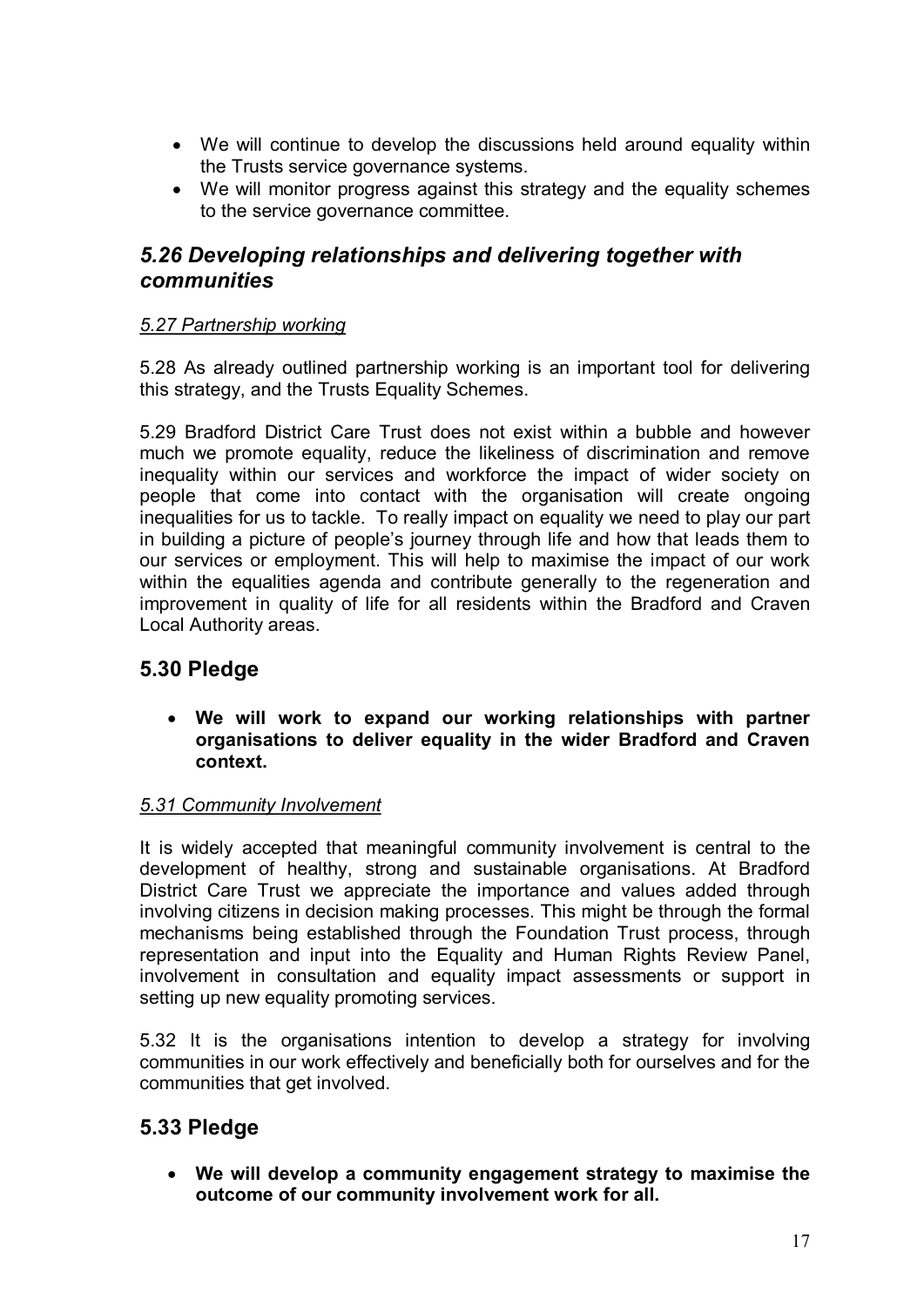### *5.34 Service User and Carer Involvement*

Working progressively in equalities is about recognising people as individuals with different experiences, needs and ways of working. Involving service users and carers in their care, the way the organisation is managed and develops is vital to ensuring that we get things right. The Trust Board recognises that whilst there is a legal obligation to involve and consult service users, carers and the public, the rationale for involvement is about much more than fulfilling this duty. The benefits, values and positive outcomes of involvement are immense for both Trust staff and service users and carers. From an equalities perspective they include;

5.35 Services designed and adapted to better respond to service user and carer and community needs.

5.36 Services that are responsive to cultural, spiritual, faith, language and access needs through focussed engagement with communities of interest and voluntary, community and faith sector organisations to support and inform service user and carer involvement.

5.37 The Involving You Strategy launched in July 2008 sets out a strategic vision and delivery plan for effective service user and carer involvement.

5.38 The Trust recognises that there is a lot to be gained in delivering this strategy alongside the Involving You Strategy.

# **5.39 Pledge**

· **We will deliver the Involving You Strategy in tandem with the Equality, Diversity and Human Rights Strategy to ensure maximum impact is gained with both.**

# *5.40 Checking things are working*

### *5.41 Equality and Human Rights Review Panel*

The Equality and Human Rights Review Panel is the Trusts formal mechanism for monitoring progress in delivering our equality objectives. These objectives are the ones in Equality Schemes and Equality Action Plans. Each Care Group and Directorate presents the progress they have made in delivering their Equality Action Plan over the last 6 months. They self assess themselves against an equalities assessment criteria and for each equality strand.

5.42 The panel is made up of stakeholders from the staff networks, community partner organisations, Human Resources and the Trusts Involvement and Equality Team. They provide presenters with support and challenge to deliver ongoing service improvements for staff, service users and carers from all equality strands.

5.43 There is also the opportunity for broader service users, carers, staff and community input through the panel representatives; this helps us to develop an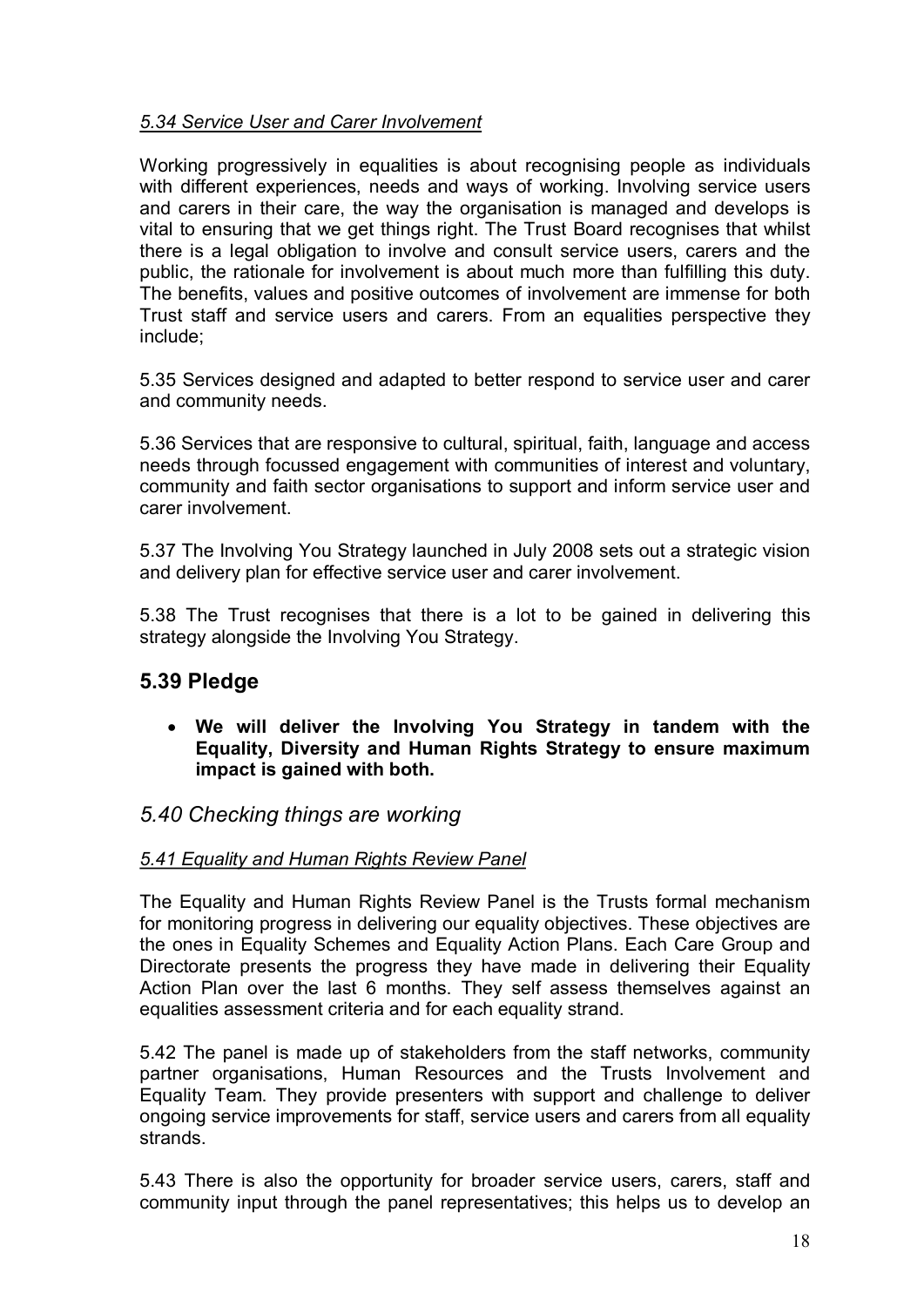accurate picture of success, barriers and ongoing issues that need to be addressed through equality impact assessment.

# **5.44 Pledge**

- · **We will continue the development of the Equality and Human Rights Review Panel process to ensure it provides a robust measure and support for progress and performance in equalities and human rights work.**
- · **We will involve communities, service users, carers and staff in the Equality and Human Rights Panel Process.**
- · **We will ensure that the panel is facilitated to be an open, supportive and effective assurance mechanism.**

### *5.45 Service Governance Committee and Trust Board*

The Trust Board are committed to the Trust delivering services that do not discriminate but actively promote equality of opportunity and outcome for all. There is a shared understanding that equality is core business to the organisation. As a result progress and emerging issues are reported to the Service Governance Committee on a six monthly basis. Service Governance Committee is a sub-group of the Trust Board.

5.46 The Trust Board receives an additional direct report of progress and forthcoming issues on an annual basis.

# **5.47 Pledge**

· **Progress and emerging issues will be reported on a six monthly basis to the Service Governance Committee and Trust Board.**

### *5.48 Meaningful Leadership*

We believe that commitment to equality from our leaders ensures maximum impact. At Bradford District Care Trust the Trust Board, Executive Management Team and Senior Management Teams recognise and acknowledge the value and relevance, to patient care, of maintaining a focus on equality, diversity and human rights in delivering change.

# **5.49 Pledge**

- · **We will ensure Trust Board level involvement in promoting the Equality, Diversity and Human Rights Strategy.**
- · **We will ensure management level support for the delivery of the Equality, Diversity and Human Rights Strategy.**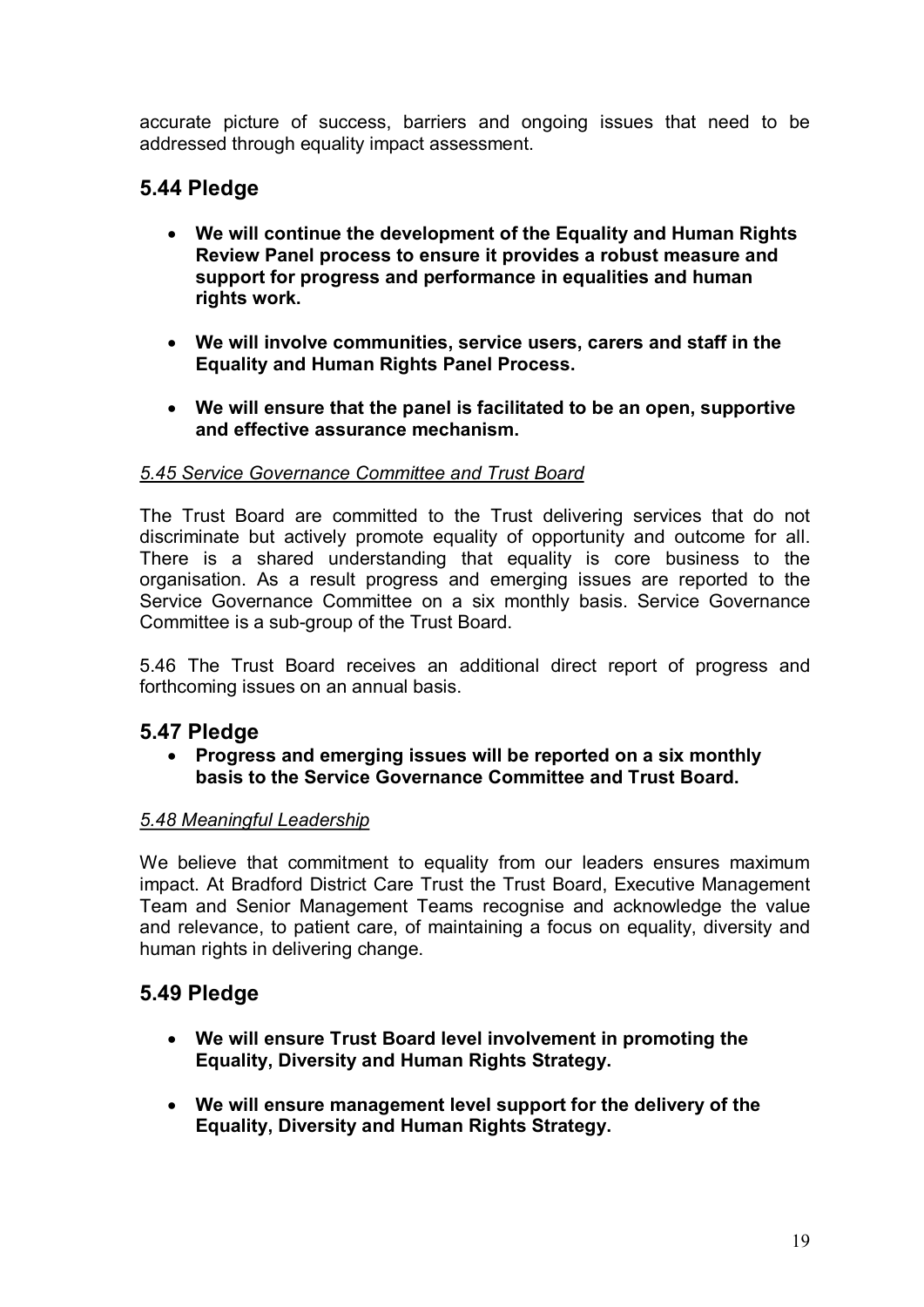# **6.0 Building Blocks for Equality, Diversity and Human Rights**

6.1 From 2005 – 2008 Bradford District Care Trust was a location for the Delivering Race Equality Focused Implementation Site. This work identified some building blocks for race equality work. The approach was successful and as a result the building blocks became the foundation for equality work across all of the equality strands (Age, Disability, Gender, Race (ethnicity), Religion or belief, Sexual Orientation, Transgender).

6.2 These 4 building blocks have been added to, to ensure that we have a strong basis for delivering the pledges in this strategy and the equality schemes that sit alongside it. The progress checking that is reported to the Equality and Human Rights Review Panel, Service Governance Committee and the Trust Board will be done so using these headings as the structure.

- · Appropriate and responsive services
- · Better data more intelligently used
- · Culturally Competent Workforce
- Community Engagement
- Service Governance
- · Leadership
- · Partnership Working

# **7.0 Reviewing the Strategy**

7.1 It will be important to review this strategy on an annual basis to ensure that it is relevant with legislation and organisational, service user, carer and community priorities.

7.2 Through the life of the strategy the Equalities Bill will become legislation and with this transition changes may be made to our legal requirements.

7.3 A survey and consultation programme will run alongside the review of the Single Equality Scheme facilitated by the Equality and Diversity Team. The results of the consultation will be published on the Trust website as part of the Single Equality Scheme review.

# **8.0 Implementing the Strategy**

8.1 The Trust is fully committed to delivering the equality, diversity and human rights agenda within the framework and spirit set out in this strategy. The Equality and Human Rights Panel will provide the main assurance system for ensuring this is done. A strategy network will be established including staff, service user,